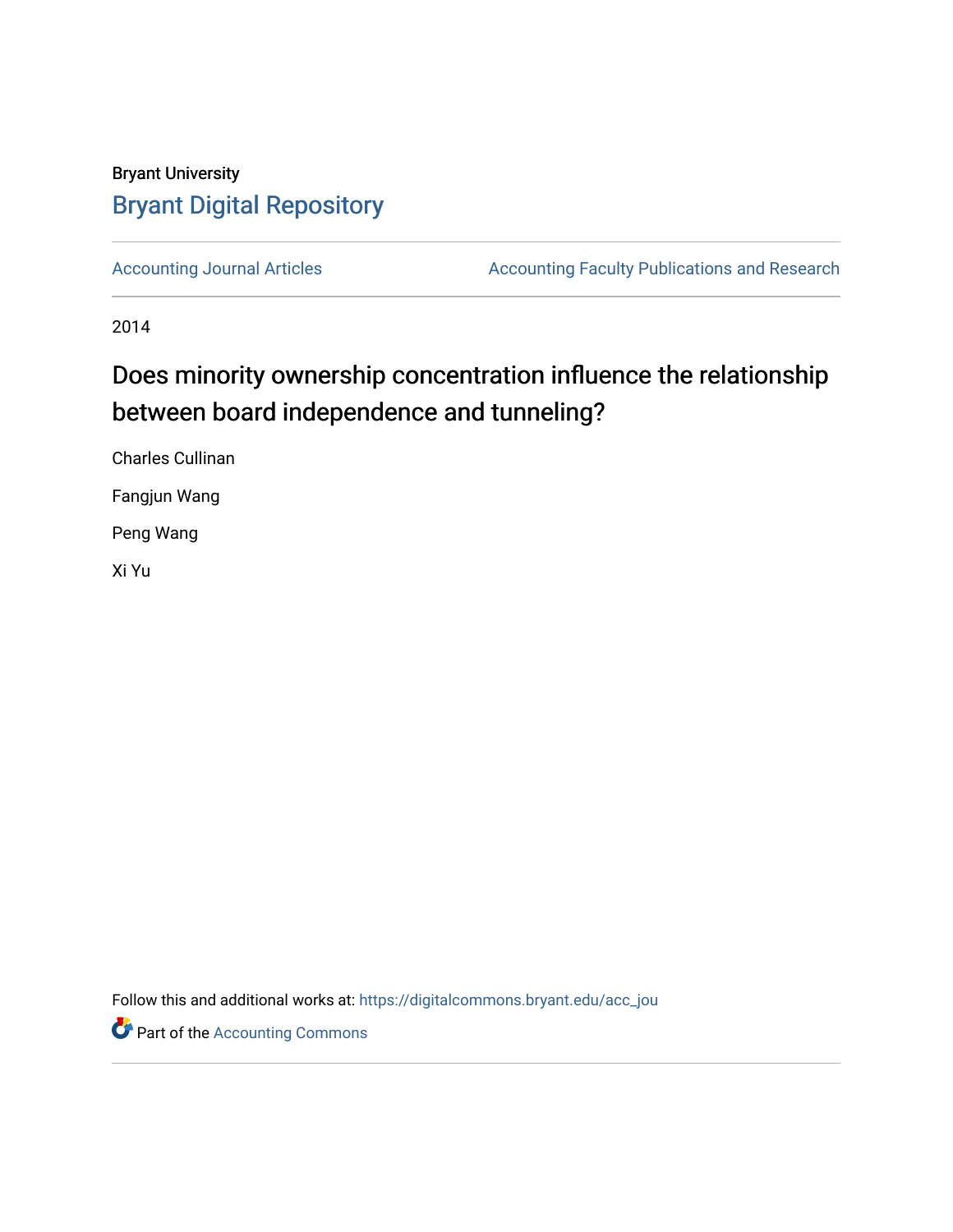# **Does minority ownership concentration influence the relationship between board independence and tunneling?**

Charles P. Cullinan Bryant University Smithfield, RI 02917 USA [cullinan@bryant.edu](mailto:cullinan@bryant.edu)

Fangjun Wang Xi'an Jiaotong University Xi'an, Shaanxi, China

Peng Wang Xi'an International Studies University Xi'an, Shaanxi, China

> Xi Yu Xi'an Jiaotong University Xi'an Shaanxi, China

Electronic copy available at: https://ssrn.com/abstract=2388409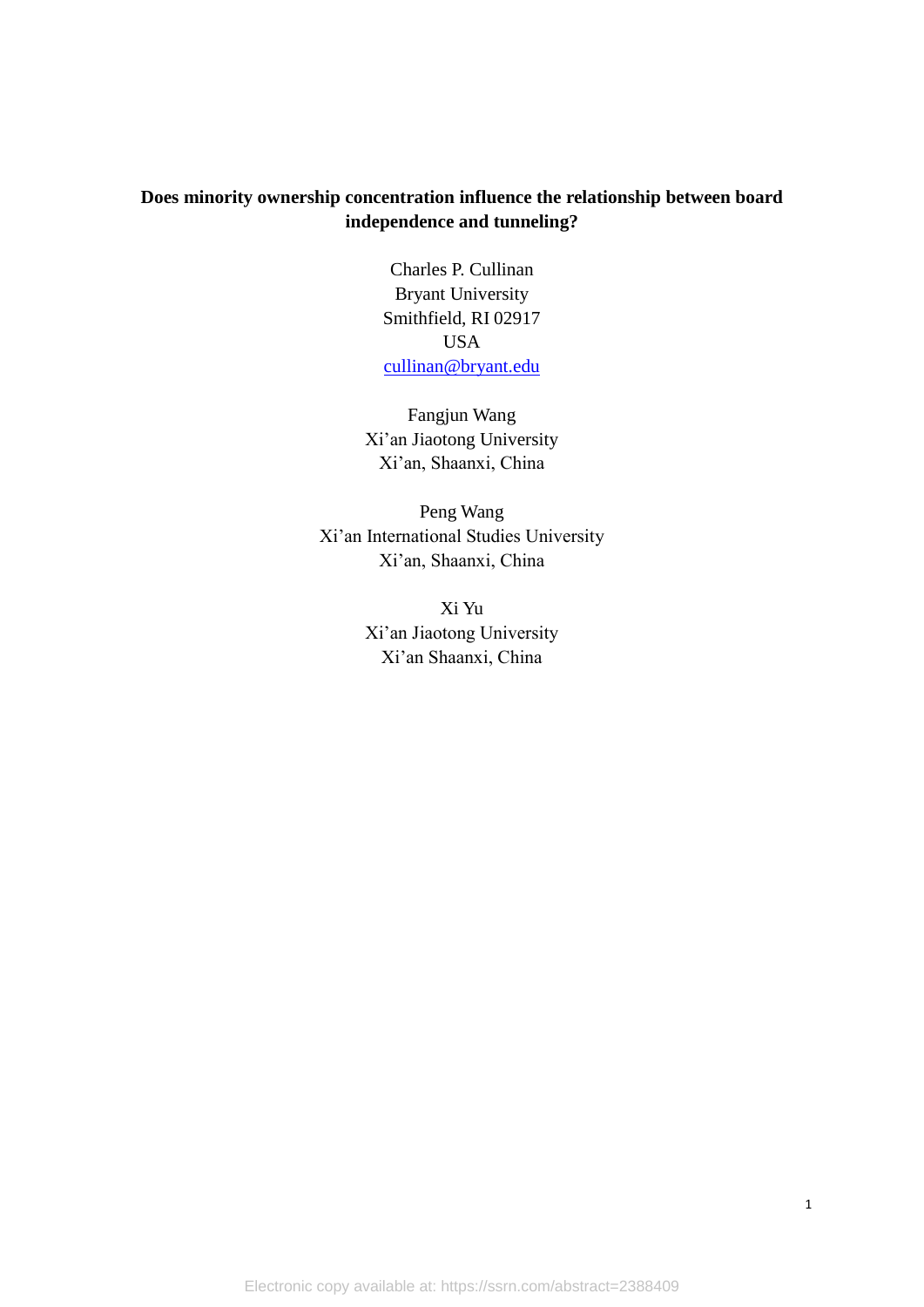# **Does minority ownership concentration influence the relationship between board independence and tunneling?**

#### **ABSTRACT**

Tunneling is a type of expropriation of resources from the minority shareholders of a company by its largest shareholder. Previous research has found mixed results on the relationship between board independence and tunneling, and on the relationship between minority shareholder concentration and tunneling. We examine whether more independent boards may be better at limiting tunneling when there is greater minority shareholder concentration. Using a sample of 3,084 firm-years of Chinese companies, we find a significant interaction between board independence and minority shareholder concentration in a model of tunneling. These results suggest that more independent boards are more likely to inhibit tunneling when minority shareholdings have greater voting influence over board elections through concentration of shareholding.

**Keywords:** tunneling, board independence, minority shareholders, ownership concentration.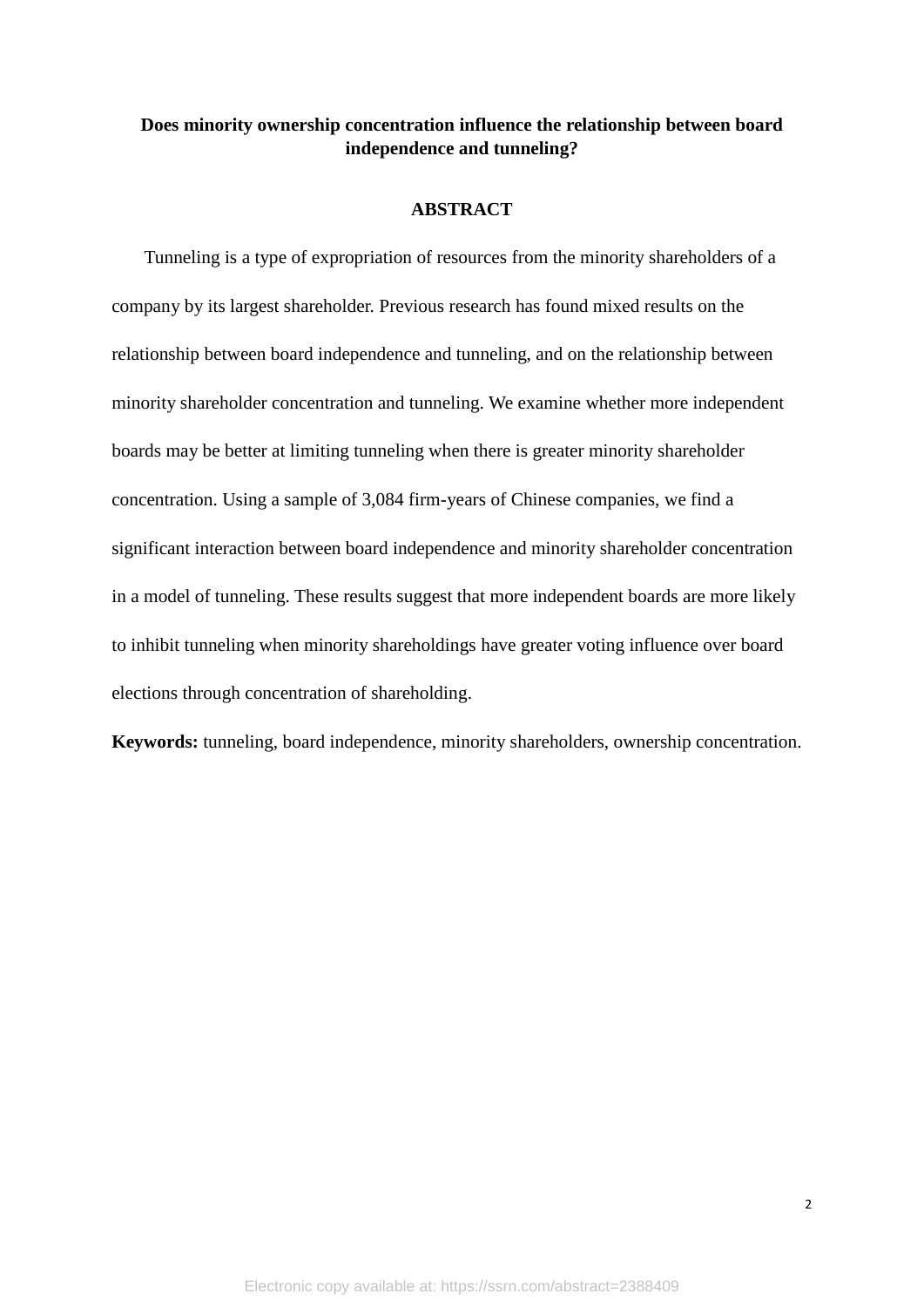#### **1. INTRODUCTION**

Traditional agency theory envisions a conflict between shareholders (the principal) and managers (the agent) in which management may engage in self-serving behavior to the detriment of the shareholders (e.g., Jensen and Meckling 1976). This traditional view is premised on a dispersed ownership structure. A somewhat different picture emerges when ownership is more concentrated, especially when there is a large shareholder who owns a material portion of the company's shares. This concentrated ownership structure is common around the world, with La Porta et al. (1999) finding that over 63% of companies have a dominant shareholder. With a more concentrated ownership structure, management may serve the interests of the largest shareholder, even if the interests of the largest shareholder conflict with those of minority shareholders (e.g., Lei et al. 2013; Shan 2013; Du et al. 2013). The potential for large shareholders to harm the interests of minority shareholders is sometimes called "expropriation" of minority shareholders (e.g., Berkman et al. 2009).

One type of expropriation of minority shareholders is when the largest shareholder extracts resources from the company on terms that are favorable for the largest investor, but potentially harmful for the minority shareholders. Management would be unlikely to prevent this expropriation because the largest shareholder (through their voting control of the board) can control management. The extraction of resources from companies by the largest shareholder is called "tunneling" (e.g., Cheung et al. 2006).

Research has examined various means of limiting expropriation of minority shareholders. For example, research has examined the potential for tunneling to be reduced by board independence (e.g., Gao and Kling 2008; Qian and Zhou 2012; Shan 2013), and the

3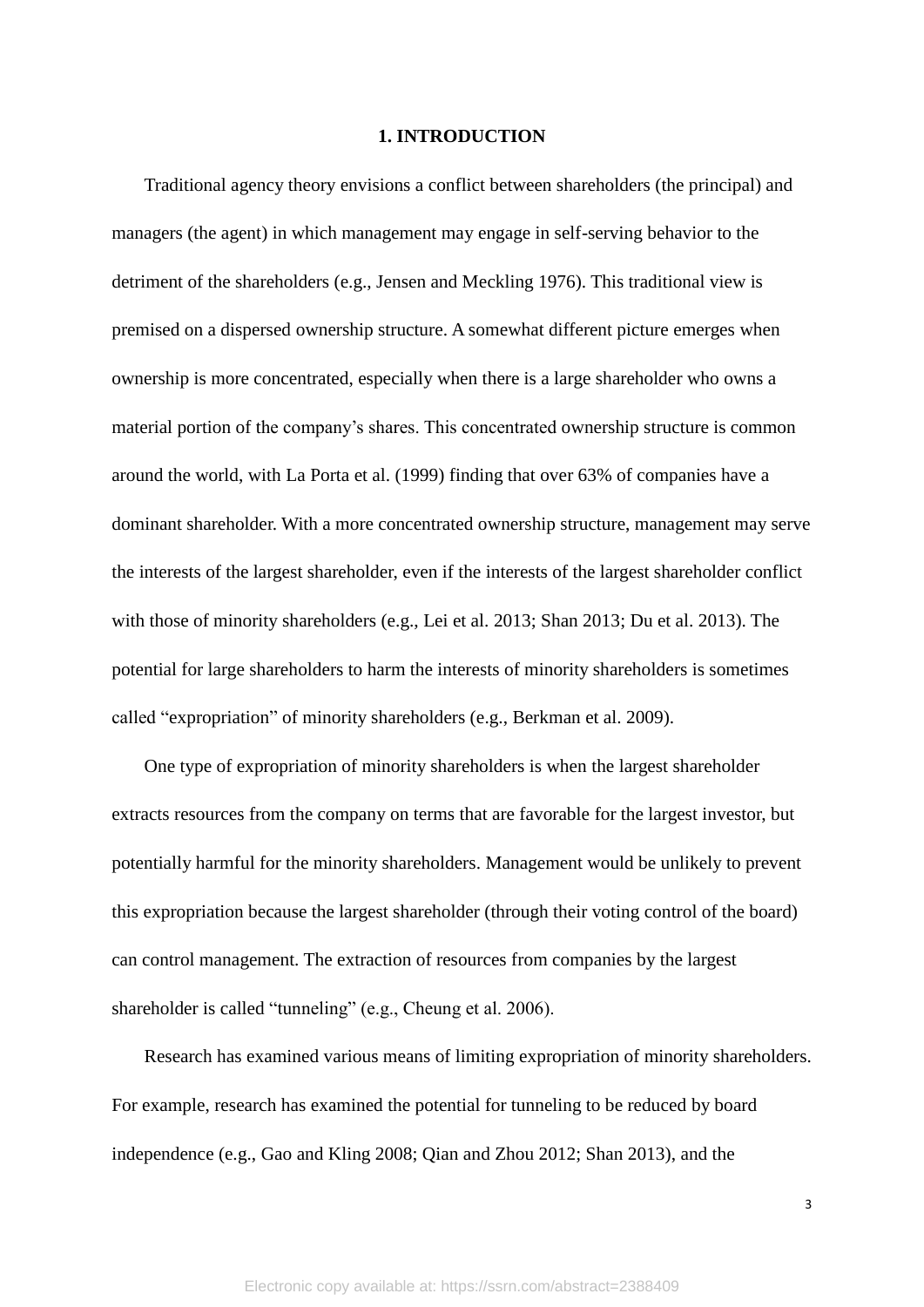concentration of shareholdings among non-controlling shareholders (e.g., Gao and Kling 2008; Huyghebaert and Wang 2012), and these studies have produced mixed results. In our study, we combine the insights from the board independence/tunneling and minority shareholder concentration/tunneling literature to examine the potential interactive effects of board independence and minority shareholder concentration on tunneling.

Greater board independence and a more concentrated ownership structure among the minority shareholders may help to limit tunneling. We also expect that these two factors may interact to make the potential effect of board independence on tunneling stronger when minority shareholders have a more concentrated ownership structure. A more concentrated minority ownership structure could enhance the voting power of the minority shareholders on the board, and thereby make the independence directors more likely to protect the interests of the minority shareholders. One of the ways in which independent directors can protest minority shareholders is by preventing or limiting tunneling by the largest shareholders.

We gathered a sample of 3,084 firm-years among Chinese companies from 2008 to 2009. We find that more concentrated ownership among minority shareholders (measured as the percentage of shares owned by the second to tenth largest shareholders relative to the largest shareholder's ownership stake) is negatively related to tunneling, suggesting that minority shareholders with more concentrated ownership can constrain the largest shareholder from engaging in tunneling. We also find that the percentage of independent directors is positively related to tunneling.

The interaction between minority shareholder concentration and board independence indicates that the board independence/tunneling relationship becomes negative when minority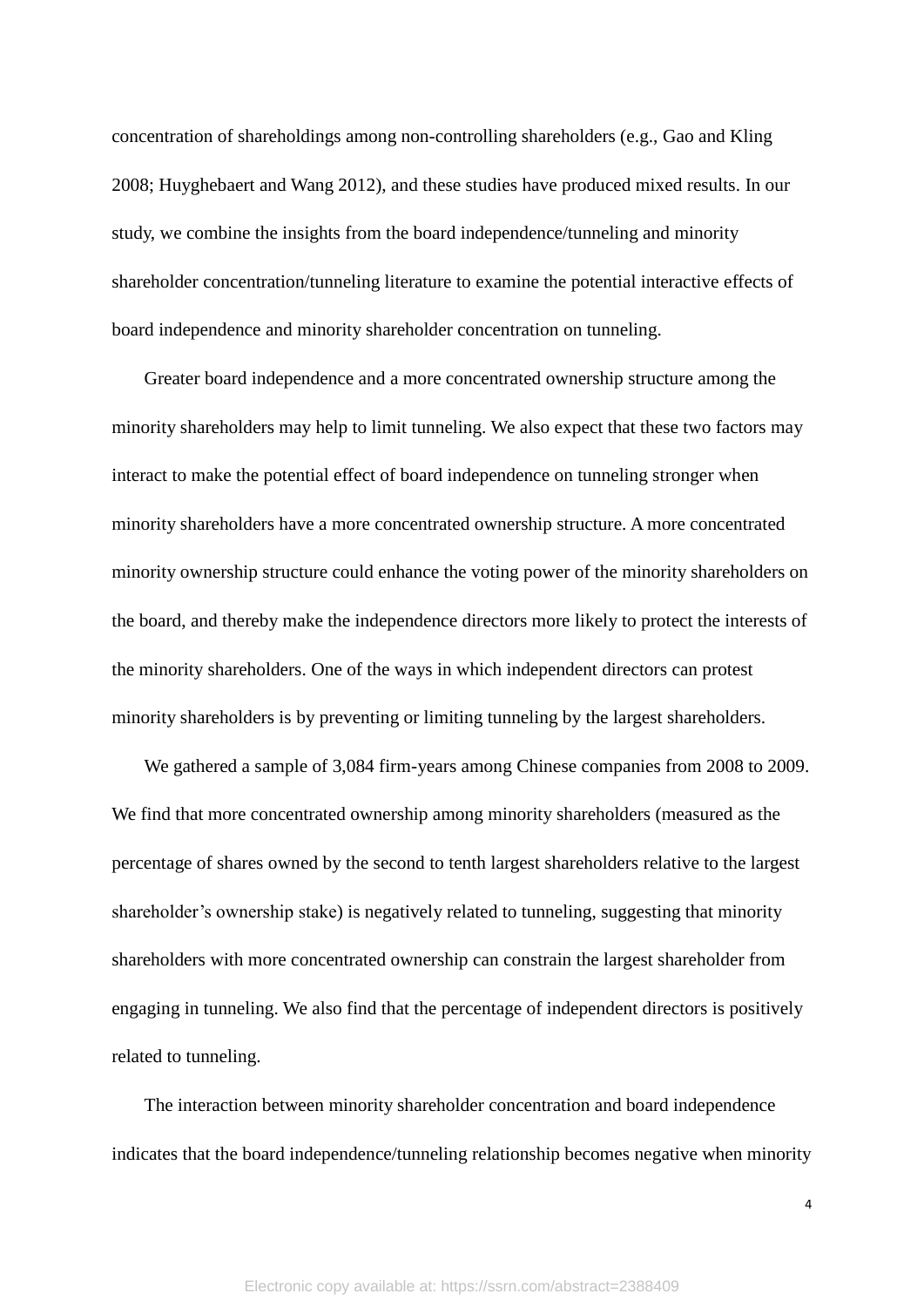shareholdings are more concentrated. An analysis of the coefficients on the board independence and board independence\*minority ownership concentration variables indicates that more independent boards become effective at preventing or limiting tunneling when the second to tenth largest shareholders own at least 43% of the number of shares held by the largest shareholder.

We contribute the literature in two important ways. First, we extend the literature on the relationships between minority shareholder concentration and tunneling (e.g., Berkman et al. 2009; Huyghebaert and Wang, 2012) and the relationships between board independence and tunneling (e.g., Gao and Kling, 2008; Shan 2013) by examining the potential interactive effects between board independence and minority shareholder concentration on tunneling. Second, most previous research on governance and tunneling draws upon data from before 2008, at which time the China Securities Regulatory Commission (CSRC) changed its voting regulations to enhance the potential voting power of minority shareholders (through cumulative voting) when there is a dominant shareholder. This regulatory change could have changed the potential relationship between minority shareholder concentration and tunneling.

#### **2. BACKGROUND LITERATURE AND HYPOTHESIS DEVELOPMENT**

#### **2.1 Tunneling**

Johnson et al. (2000) define "tunneling" as the transfer of assets and profits out of firms for the controlling shareholder's benefit. Tunneling is a type of agency cost in which the largest shareholder and management collude to the detriment of the minority shareholders. Tunneling is more likely when there is a large shareholder with a dominant ownership stake in the company who can exert strong influence on the company. Research indicates that large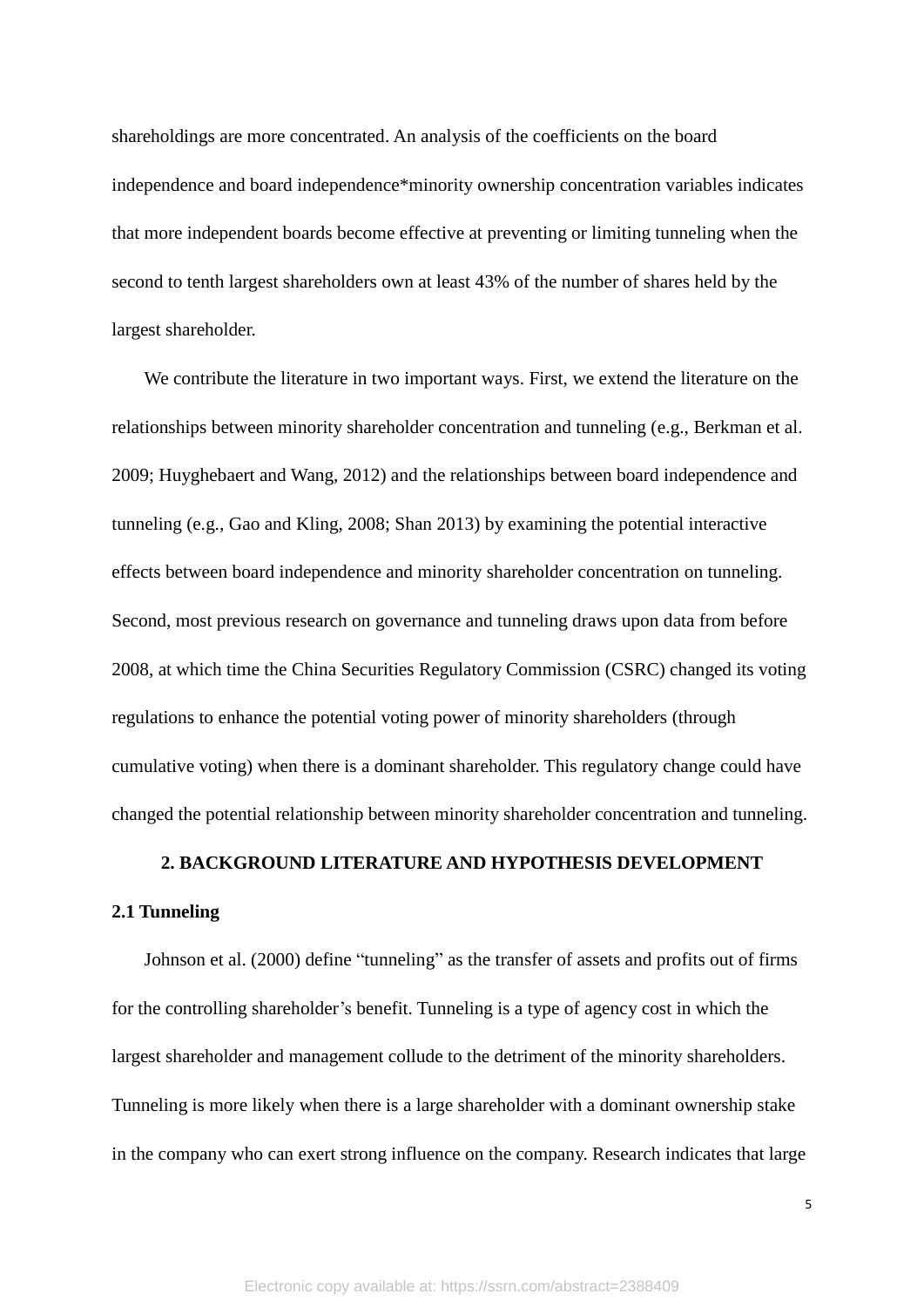controlling shareholders exist in many companies around the world (e.g., La Porta et al. 1999; Faccio and Lang 2002; Franks and Mayer 2001; Claessens et al. 1999). These controlling shareholders could have the power to expropriate resources from the minority shareholders through tunneling (Pagano and Roell, 1998; Johnson et al., 2000).

La Porta et al. (2002) show that firms in civil law countries (which generally have weaker legal protection of minority shareholders) have lower Tobin's Q than companies in common law countries. Tunneling is more prevalent in developing countries due to the weaker legal protection of minority shareholder and/or weaker corporate governance in emerging markets (e.g., Shleifer and Vishny 1997; Liu and Lu 2007; Li, 2010). Atanasov et al. (2010) and Berkman et al. (2009) found that legal/regulatory changes can help to better protect minority shareholders in emerging markets from adverse outcomes such as tunneling.

Faccio et al. (2001) found that companies in Western Europe tend to pay more cash dividends that those in East Asia, which reduced the resources available for expropriation, and thereby constrains the ability of the controlling shareholders of these Western European companies to engage in tunneling. Faccio et al. (2010) point out that controlling shareholders may prefer more debt in the capital structure (i.e., higher leverage) because debt (in contrast to equity which has voting rights) will not dilute their control ability. Liu and Tian (2012) further find that the company may incur excess debt to generate resources that can then tunneled to the largest shareholder.

Tunneling has also been found to be more common when the company has political connections. For example, Pan and Yu (2010) find that expropriation of resources from minority shareholders is more likely among politically connected companies, particularly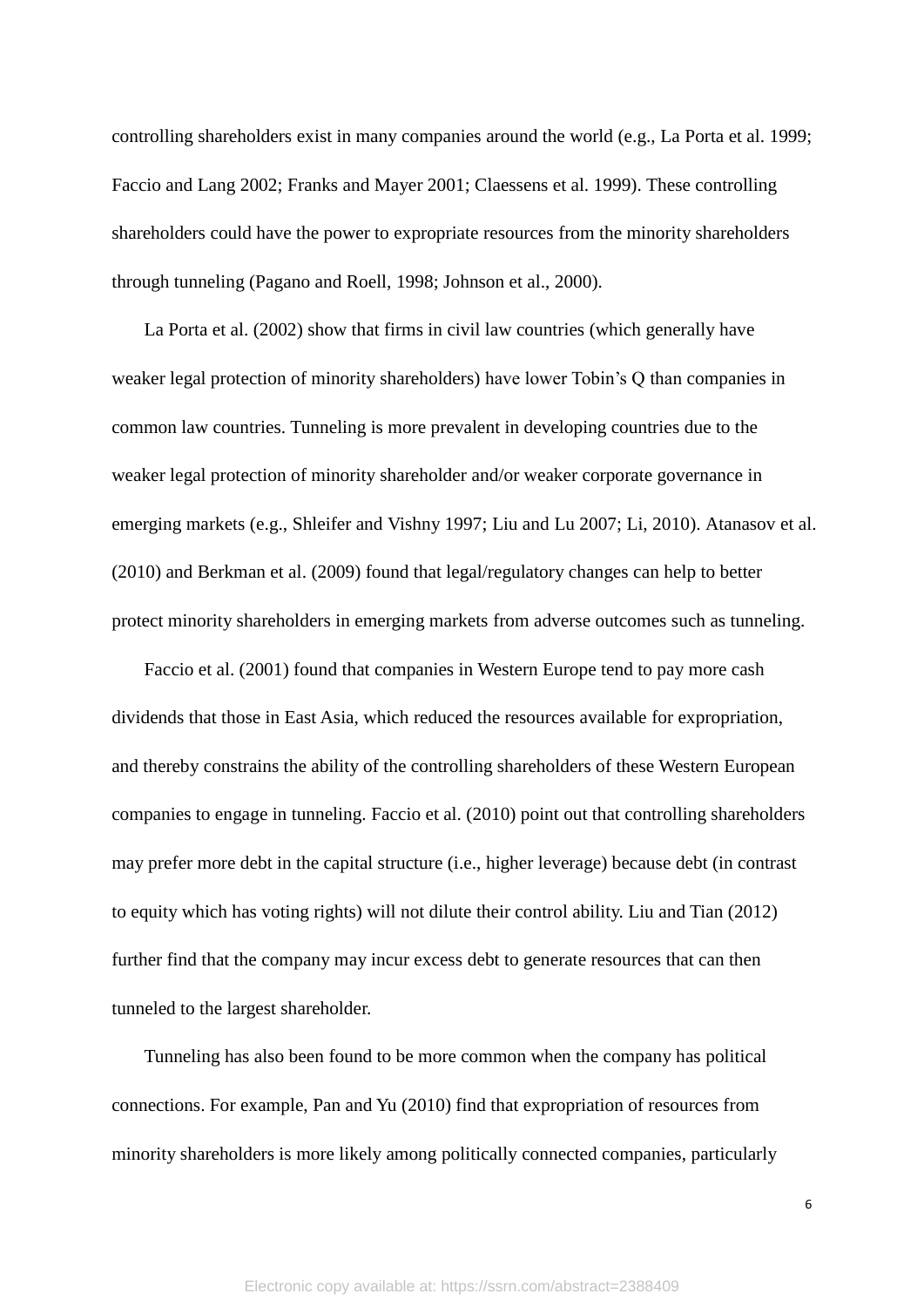those in emerging markets. In the Chinese markets, Peng, Wei and Yang (2011) and Luo and Jackson (2012) find that the controlling shareholders are more likely to expropriate resources from minority shareholders. Fan and Wong (2001) find that controlling shareholders from seven East Asian markets increase their control of listed companies though pyramid ownership structure and cross-holding, which can enhance their control of the company.

Various measures of tunneling have been used in the literature. For example, Cheung et al. (2006) Cheung et al. (2009) and Huyghebaert and Wang (2012) consider related-party transactions, such as having the company sell goods or assets at a reduced price to the controlling shareholder or companies affiliated with the controlling shareholder. Wang and Xiao (2011) and Liu and He (2004) also note that controlling shareholders could tunnel resources from the company through self-dealing transactions. Liu and He (2004) and Xu'nan (2011) also note the potential for tunneling through non-arms-length equity transactions, and Liu and He (2004) note that this is especially prevalent when the largest shareholder's ownership is somewhat less dominant.

One of the more common measures of tunneling is based on loans made to the largest shareholder and/or other companies controlled by the largest shareholder (e.g., Jiang 2010; Qiu 2003; Liu and Tian 2012), or through guarantees of loans made to the largest shareholder (e.g., Berkman et al., 2009). In China, the *Other Receivables* account is often used to measure tunneling by the controlling shareholder since the account is used to record related-party loans (Qiu, 2003).

Companies engaged in tunneling may attempt to ameliorate the adverse effects of tunneling through strategic use of accounting and earnings management. Liu and Lu (2007)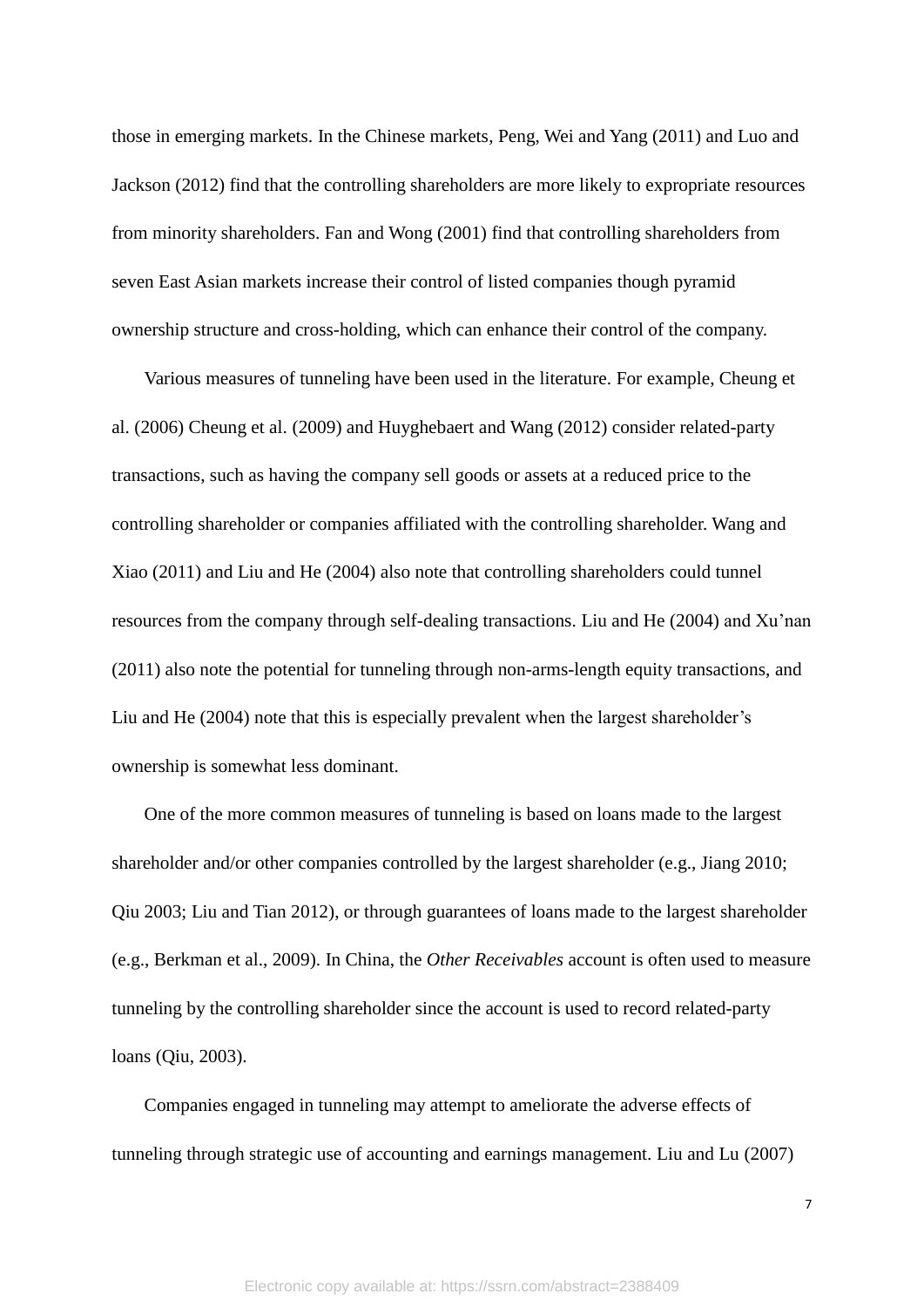point out that the controlling shareholders might manage the earnings to mask the true firm performance. Fan and Wong (2001) also note that accounting policies can be adjusted to benefit the controlling shareholder, and Cullinan et al. (2012) found that companies with controlling shareholders may use less conservative accounting to mask potential expropriation of resources from minority shareholders.

#### **2.2 Minority shareholder concentration and tunneling**

The presence of large shareholders (other than the largest shareholder) may inhibit the ability of the largest shareholder to expropriate resources from minority shareholders (e.g., Huyghebaert and Wang 2012). More concentrated ownership among the non-largest shareholders may give them greater incentive and ability to influence the company's actions, and thereby protect the interests of themselves and those of other minority shareholders (e.g., Cullinan, et al. 2013). One of the ways in which they could protect their interests is through reduced tunneling.

Empirical evidence on this issue is mixed. Gao and Kling (2008) found no relationship between whether the second through fifth largest shareholders own more than the largest shareholder and the likelihood of tunneling. However, Berkman et al. (2009) did find some limited evidence that larger shareholdings among the second to tenth shareholders<sup>1</sup> was associated with a reduced likelihood of loan-guarantee type tunneling.<sup>2</sup> Huyghebaert and Wang (2012) found more consistent evidence that the relative size of shareholdings of the second to tenth shareholders was negatively associated with tunneling, measured based on a

-

 $1$  The names and shareholdings of the ten largest shareholders are disclosed in China.

 $2$  Note that Berkman's sample period was from 1999 and 2000. In June 2000, the CSRC issued regulations prohibiting any new loan guarantees for the benefit of the parent company (Huyghebaert and Wang 2012).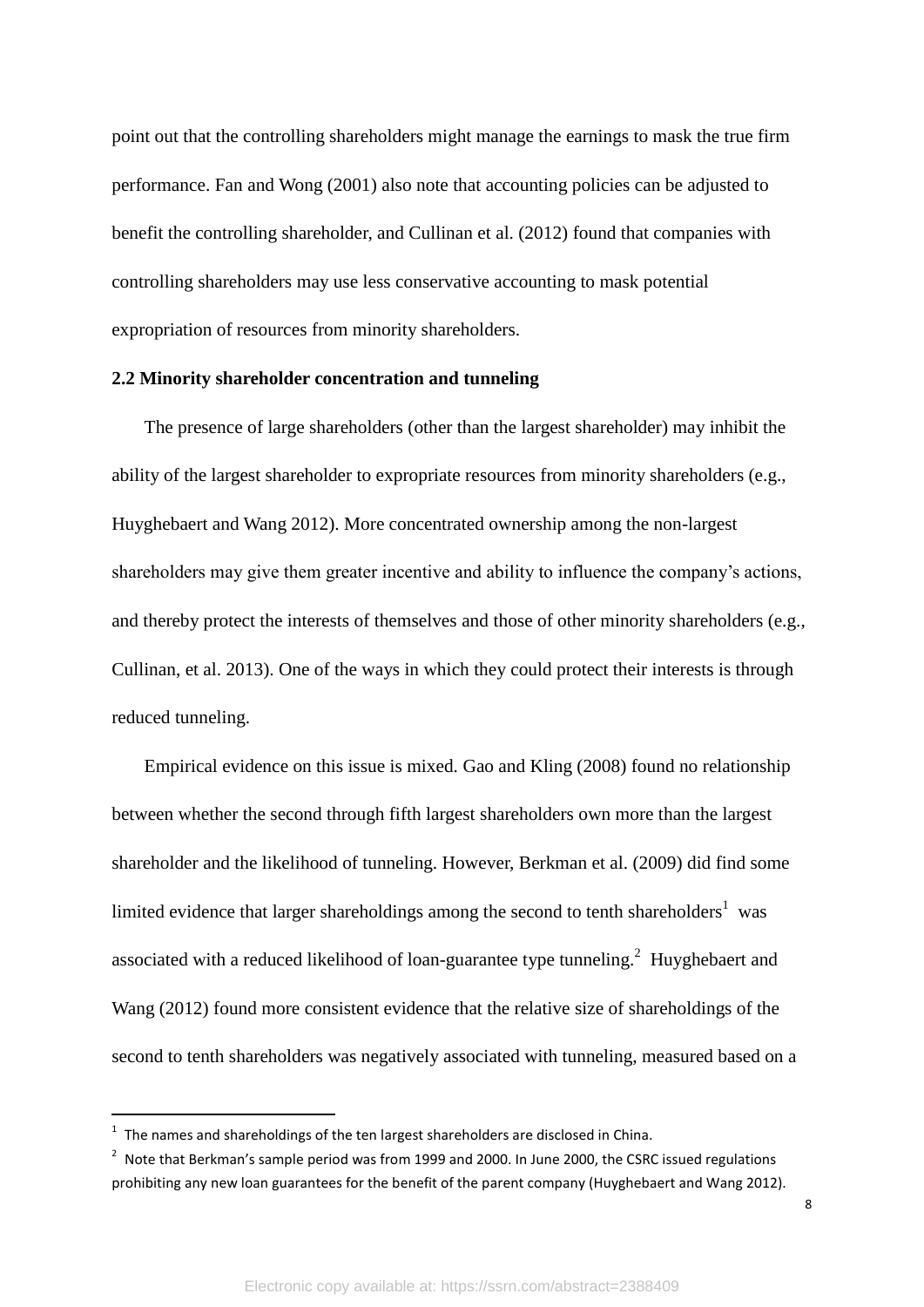related party buying from or selling to the company.

Theory would suggest that minority shareholder concentration may enhance minority shareholder influence on the company and thereby help to reduce to tunneling, and there is some empirical support for this position. We therefore propose that minority shareholder concentration may be negatively associated with tunneling, and hypothesize as follows:

**H1**: Minority shareholder concentration is negatively related to tunneling.

### **2.3 Board independence and tunneling**

Independent directors are not employees or officers of the organization; they are typically officers from other companies. Because they do not work for the management of the company, independent directors are not beholden to management and can therefore provide more effective oversight of management and, in so doing, promote the interest of shareholders (e.g., Fama and Jensen 1983; Bhagat, et al. 1987). These independent directors may also have a stronger focus on maintaining their business reputation, which can create incentives for them to show greater diligence in their role as directors (Fama and Jensen 1983).

Board independence has been found to be associated with board decision making (Weisbach, 1988; Peasnell, Pope and Young, 2005). For example, Weisbach (1988) found that more independent boards are more likely to replace a poorly performing CEO and Peasnell et al. (2005) note that board independence is associated with higher quality financial reporting. Booth et al. (2002) note that decisions making may be enhanced by more independent boards because the independent directors bring complementary knowledge from outside the company.

One of the duties of the independent directors is to protect minority shareholders.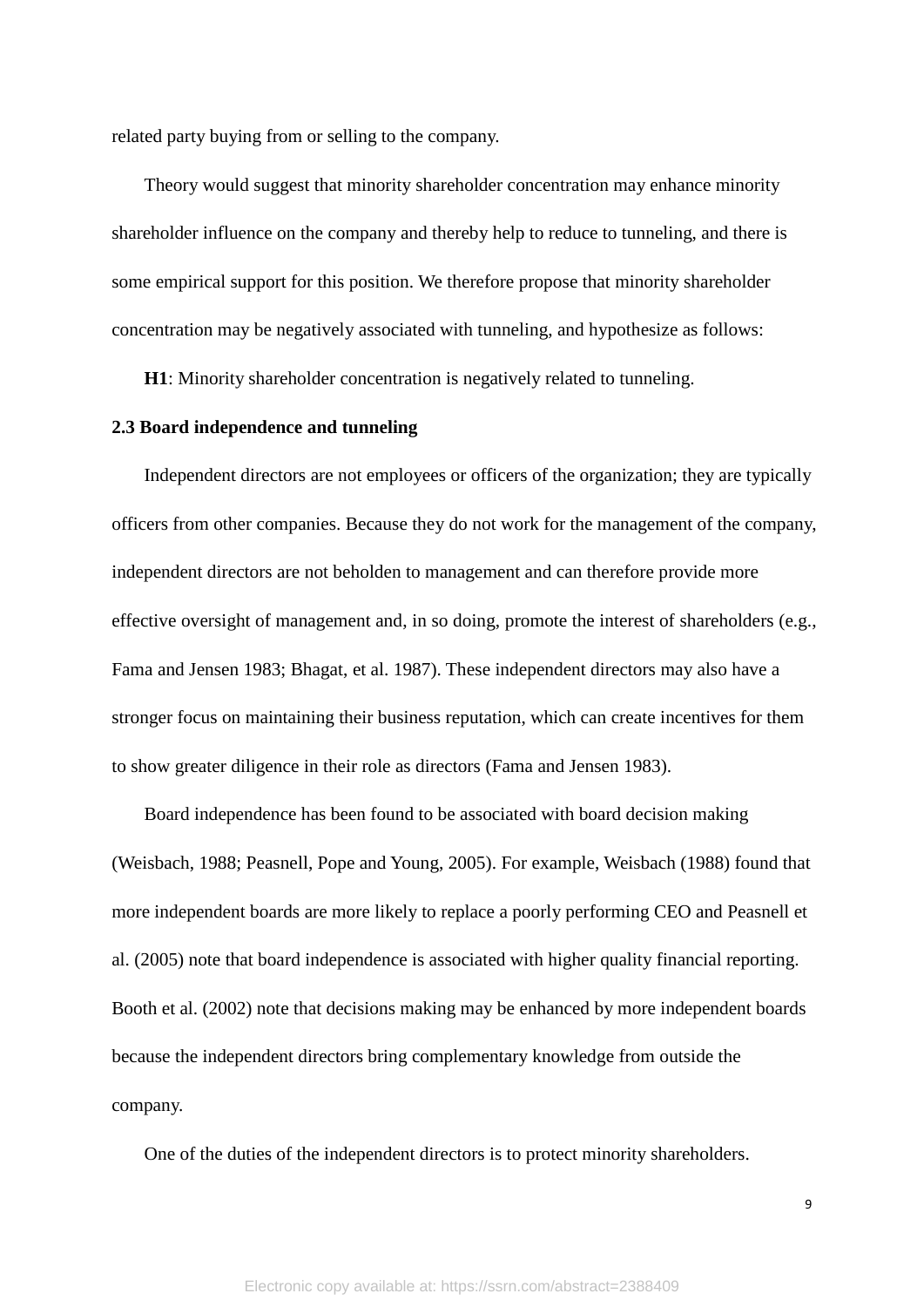Consistent with the notion that independent directors can enhance minority shareholder protection, Anderson and Reeb (2004) found that controlling shareholders (who may wish to protect the interests of minority shareholders) seek to limit the presence of independent directors, especially in family-controlled firms. One of the ways in which independent directors may protect minority shareholders is through prevenient or limiting tunneling (e.g., Shan, 2013).

Previous research has found mixed results regarding the relationship between board independence and tunneling. Huyghebaert and Wang (2012) found no relationship between board independence and tunneling, except among state-controlled firms, where board independence is *positively* related to tunneling. Other research, however, has found that tunneling is *negatively* related to the percentage of independent directors (e.g., Gao and Kling 2008; Qian and Zhou 2012) and to the number of independent directors (Shan 2013).

We also seek to examine the relationship between board independence and tunneling. As previous research has found the board independence is either positively related to tunneling, negatively related to tunneling, or not related to tunneling, we propose a non-directional (null) hypotheses as follows:

**H2**: There is no relationship between board independence and tunneling.

# **2.4 Interaction between independent directors and minority shareholder concentration**

As mentioned previously, research has found mixed results on the relationship between board independence and tunneling. These mixed results suggest that the board independence/tunneling relationship may be contingent on some other factors related to tunneling, perhaps including minority shareholder concentration.

Independent directors are elected by the shareholders and are supposed to help ensure

10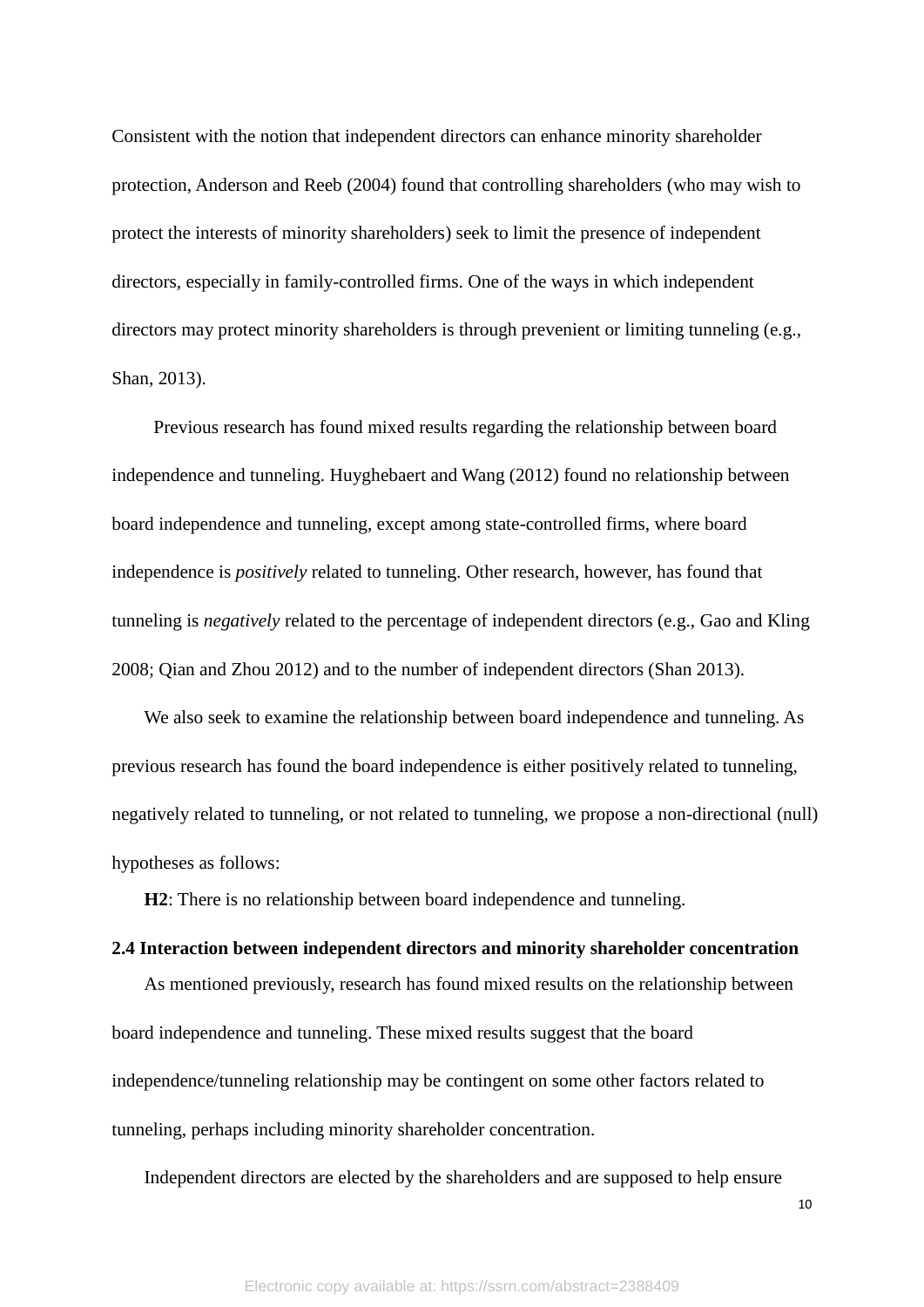that management acts in the shareholders' interests (e.g., Bhagat et al. 1987). All shareholders, however, may not have the same interests, especially when there is a large shareholder who may be able to expropriate resources from the minority shareholders. If there is a conflict between the interests of the largest shareholder and the other shareholders, the independent directors may have to decide whose interests to support.

If there is a large shareholder, management may take actions such as tunneling that are beneficial for the largest shareholder (who has a strong influence on the compensation and future employment of the executive), but which harm the interests of the minority shareholders. Independent directors who are subject to the voting power of the largest shareholder may not object to such tunneling, as their position on the board could be vulnerable if they do not support the interests of the largest shareholder.

However, if the minority shareholders have a more concentrated ownership position, this ownership concentration may enhance the voting power of the minority shareholders and thus enhance their influence on the independent directors (e.g., Cullinan et al. 2013). If the independent directors are more vulnerable to the voting power of minority shareholders, these independent directors may be more likely to restrict tunneling to protect the interest of these minority shareholders. We therefore expect that independent directors may be more effective at inhibiting tunneling when minority shareholders have more influence on the independent directors through concentrated ownership.

We propose a potential interactive relationship between independent directors and minority shareholding concentration that could be related to tunneling as follows:

**H3:** Independent directors are more effective at preventing tunneling when minority shareholding is more concentrated (relative to the largest shareholder).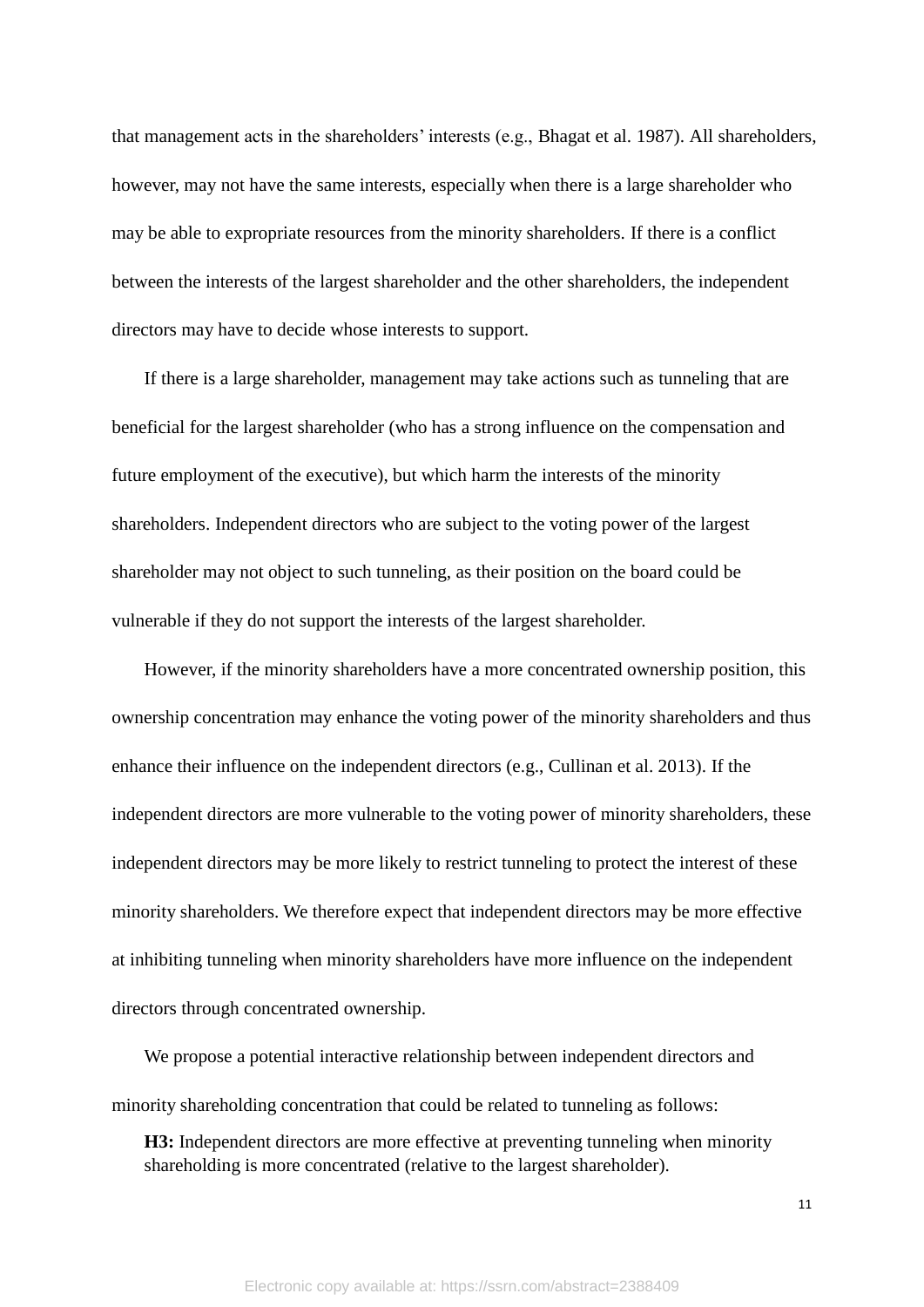#### **3 RESEARCH METHODS**

#### **3.1 Sample**

We gathered data from Chinese companies listed on the Shenzhen and Shanghai Stock Exchanges for 2008 and 2009. Data were obtained from the CSMAR and the Juchao databases. We supplemented ownership data based on cross and common ownership among the various owners to ensure that we measured the ultimate owner of the shares. Our sample includes 3,084 firm-years for Chinese companies in 2008 and 2009.

# **3.2 Variable measurements**

#### *3.2.1 Dependent variable*

Consistent with Jiang et al. (2010) we measure tunneling based on intercompany loans, as disclosed in other receivables (OTRE). We scale this dependent variable by dividing the other receivables by the company's size (measured as total assets).

#### *3.2.2 Hypothesized independent variables*

We measure minority shareholder concentration (used to test H<sub>1</sub>) based on the holdings of the second to tenth largest shareholders relative to the holdings of the largest shareholder (CSTR). At higher levels of the CSTR, the minority shareholders have greater potential to influence the actions of the company. To ensure clean measurements of shareholding levels, we combined share ownership among different shareholders when there is cross/common ownership of shares among the largest and/or other disclosed shareholders. This procedure sometimes resulted in the largest *disclosed* shareholder not being the largest *actual* shareholder because two (or more) of the other disclosed shareholders were under common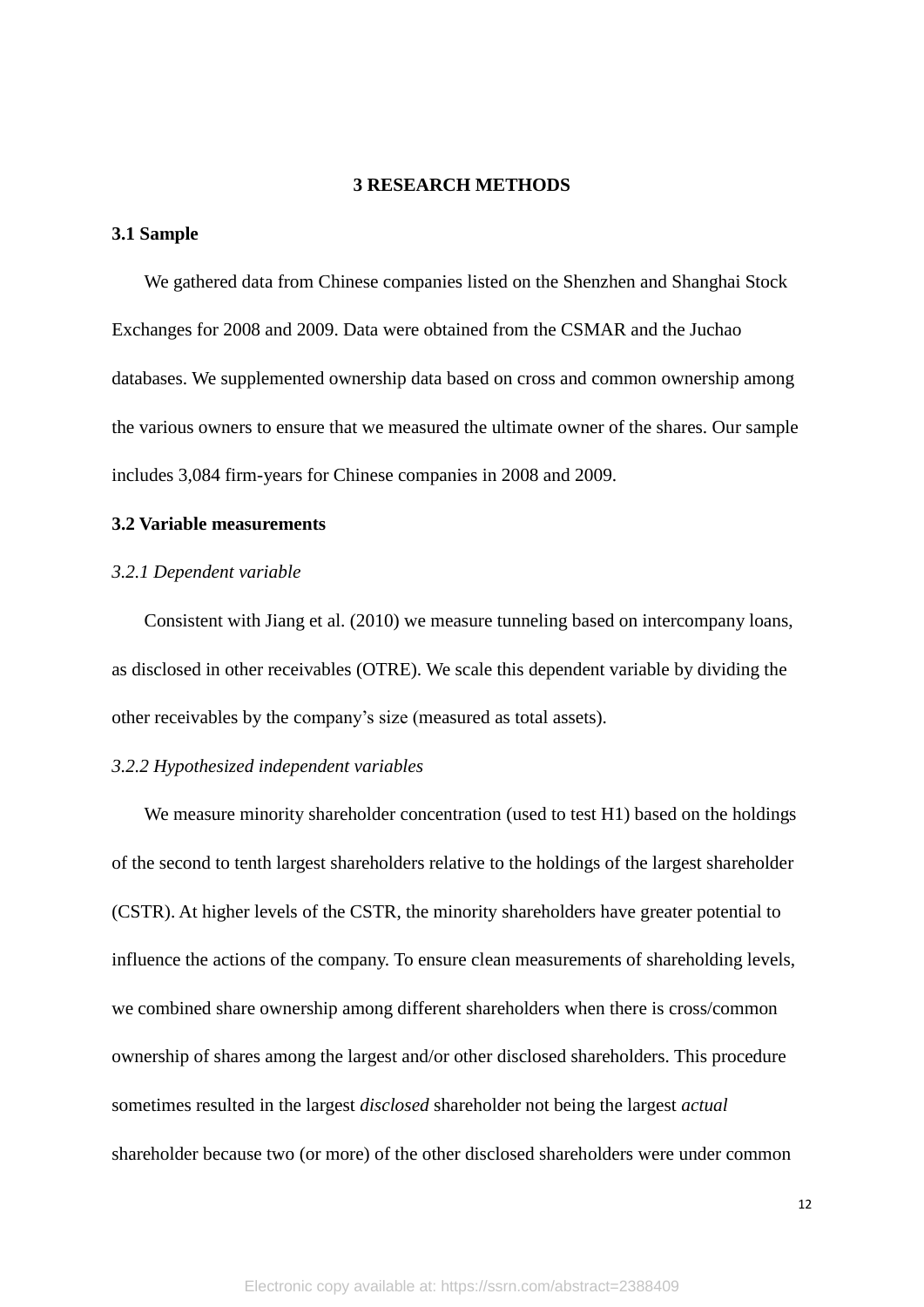control.<sup>3</sup> In all cases, we based our measure of the largest shareholder based on the actual largest shareholder, which may differ from the disclosed largest shareholder.

To test H2, we measure the percentage of independent directors (INDP) on the board of directors. This was calculated as the number of independent directors on the board divided by the total number of directors on the board. To test H3, we interacted the minority shareholder concentration variable (CSTR) with the percentage of independent directors variable (INDP).

# *3.2.3 Control variables*

**.** 

We include the cash-flow rights of the largest shareholder (CASH) as a control variable. Tunneling behavior can adversely affect firm value (e.g., Cheung et al. 2006; Jiang et al. 2010; Du et al. 2013) harming the minority shareholders. However, as fellow shareholders of the business, the largest shareholder engaging in tunneling would also be adversely affected by the decline in firm value brought about by tunneling. The largest shareholder will therefore be balancing the direct benefit they obtain through tunneling with the indirect cost they may incur through decreased share value. We therefore expect that largest shareholders with higher cash-flow rights will be less likely to engage in tunneling, which may not be cost/beneficial to the largest shareholder if they must absorb more of the cost of the tunneling.

Board size may also be related to tunneling. Larger boards may be more likely to limit tunneling due to more independent directors being on a larger board, greater representativeness of the larger board, and the association of larger board with less extreme decisions (e.g., Cheng, 2008). Empirically, Shan (2013) found that a larger number of

 $3$  This procedure also resulted in some cases in which there were less than 9 other shareholders included in the minority shareholder concentration calculation due to the cross/common ownership.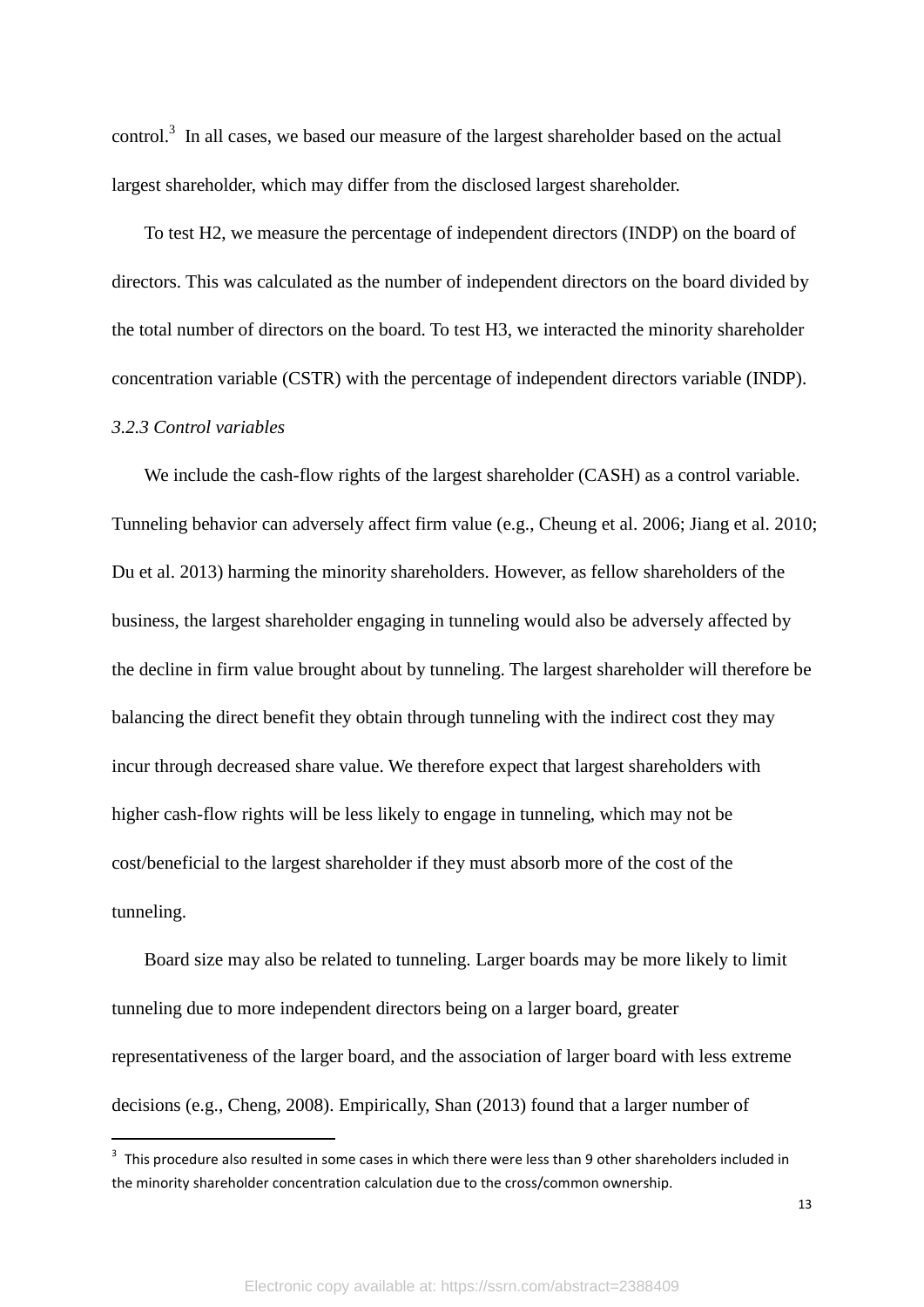independent directors (implying a larger board) to be negatively related to tunneling, and research has also found that minority shareholder concentration is associated with larger boards, which contain more independent directors (e.g., Cullinan et al. 2013). Because we already include the percentage of independent directors and minority shareholder concentration, we include the total number of directors on the board (BOARD) as a control variable.

We also include a variable measuring whether the largest shareholder has a more dominant position over the company due to control of at least 30% of the company's shares. We base the 30% cut-off on regulations of the China Securities Regulatory Commission (CSRC), which consider shareholders owning at least 30% of the company's shares to be in a dominant position through which they might harm the interests of the minority shareholders. For this measure, we consider control rights, rather than cash-flow rights, which may differ due to cross/common ownership.<sup>4</sup> The variable (DOMIN) is coded 1 if the largest shareholder's control rights are 30% or more, and 0 otherwise.

Consistent with most other research on tunneling, we include size of the firm as a control variable. Due to the skewed distribution of firm size, we utilized the inverse: 1/total assets. We also include the ratio of debt to assets (LEV) as a control variable. Faccio et al (2010) suggest that higher leverage can increase the power of the largest shareholder because debtors (as opposed to investors) generally do not have voting rights. Because State-related firms

-

 $^4$  Consider, for example, a situation in which Company B owns 51% of the shares of Company C. Company B therefore exercises effective control over Company C. If Company A owns 51% of Company B, Company A controls Company B, which controls company C. Effectively, A has 51% control of C. However, if Company C paid dividends, Company A's would receive only 26% of the dividends (i.e., 51% A's ownership in B \* 51% B's ownership in C), making the cash flow rights 26%.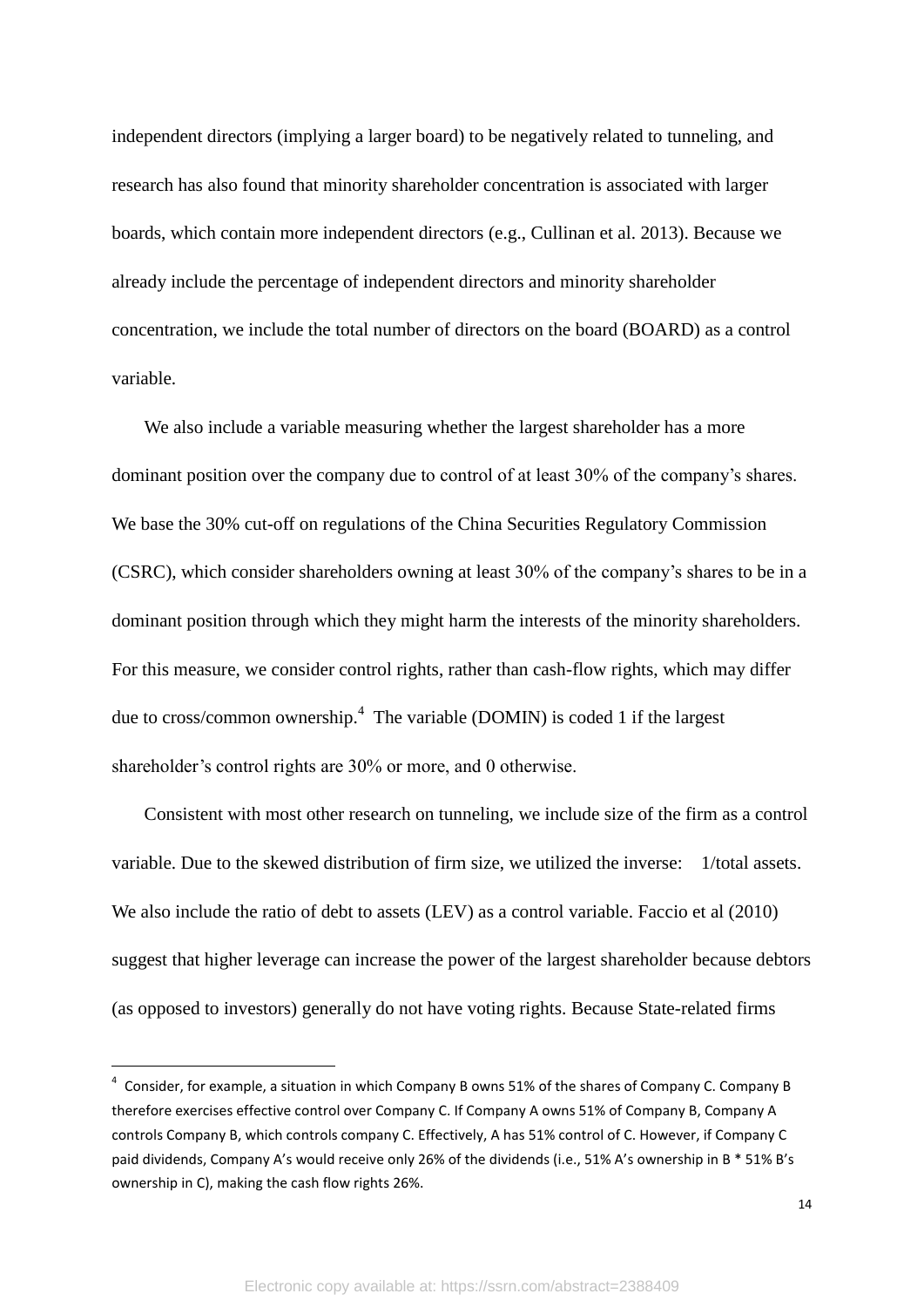may have different incentives than other firms, we include a dummy variable (STATE) measuring whether the largest owner<sup>5</sup> is state-related (coded as 1) or not (coded as 0). Finally, we include two year dummy variables and 12 industry dummy variables. To control for potential outliers, all of the variables are winsorized at 1% and 99.<sup>6</sup> A summary of all of these variables and their measurements are presented in Table 1.

<Table 1>

#### **3.3 Testing techniques**

To test H1, we estimated an OLS regression model with tunneling as the dependent variable and minority shareholder concentration (CSTR) and the control variables as the independent variables. To test H2, we regressed tunneling on the percentage of independence directors (INDP) and the control variables. Finally, we tested H3 by running an OLS regression model with tunneling as the dependent variable, and including minority shareholder concentration (CSTR), the percentage of independent directors (INDP), the interaction between minority shareholder concentration and the percentage of independent directors (CSTR\*INDP), and the control variables.

# **4. RESULTS**

# **4.1 Descriptive statistics**

-

Table 2 presents the descriptive statistics for the firms in our sample. For the mean company, tunneling (OTRE/ASSETS) represents 4.43% of assets, with a maximum of 69.36% of assets, and a minimum of no tunneling. CSTR averages 0.5151, indicating that the

<sup>&</sup>lt;sup>5</sup> As with the ownership variables, the determination of the largest owner for coding the STATE variable is based on the actual largest shareholder, which may differ from the disclosed largest shareholder due to cross/common ownership.

 $6$  All main results are robust to cross-sectional winsorization each year and no winsorization.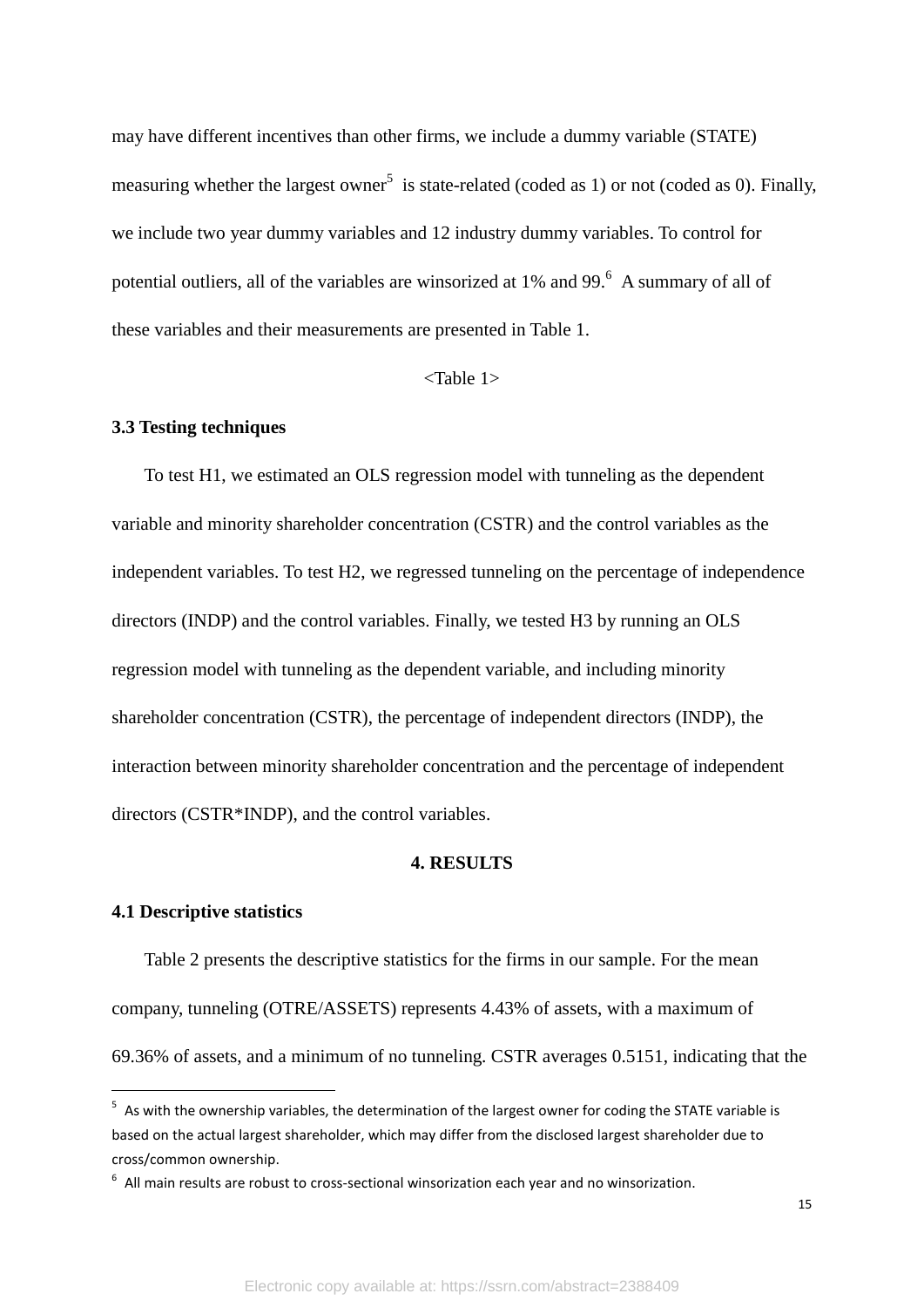second to tenth largest shareholders together hold an average of 51.5% of the number of shares held by the largest shareholder. Independent directors comprise 36.33% of the directors at the average company (INDP), which has a board consisting of 9.19 directors (BOARD). Cash-flow rights (CASH) held by the largest shareholder are a mean of 33.83%. The largest shareholder owns at least 30% control rights (DOMIN) at 67.7% of the companies in our sample. The mean company size (in millions) is about RMB 33,000, but the median is much lower (RMB 2,061) due to the skewed distribution of the size variable.<sup>7</sup> Debt averages 53.12% of assets among the firms in our sample (LEV), and state-controlled firms (STATE) comprise 61.25% of the companies in our sample.

# <Table 2>

# **4.2 Regression results**

-

Table 3 presents the results of our OLS regression models. The F statistics range from 90.376 to 102.247, and all of the model are significant overall at < 0.01. The adjusted R-squares are in low 0.40s, which are comparable to many of the other tunneling models in the literature.<sup>8</sup>

Model 1 tests H1, which posited that minority shareholder concentration would be negatively associated with tunneling. The results for the  $\text{CSTR}^9$  variable are consistent with our expectations in H1: minority shareholder concentration is negatively related to tunneling.

 $^7$  The largest firm in our sample, with assets (in millions) of RMB 11,785,053 is the Industrial and Business Bank of China

 $^8$  For example, Gao and Kling 2008 report r-squares ranging from 0.11 to 0.60, Huyghebaert and Wang 2012 have r-squares from 0.03 to 0.19, and Shan 2013 report r-squares between 0.08 and 0.24.

 $9$  Results when using a dummy variable to measure whether the second to tenth largest shareholders own at least as many shares as the largest shareholder (untabulated) were materially consistent with the results presented for the CSTR variables for all of our analyses.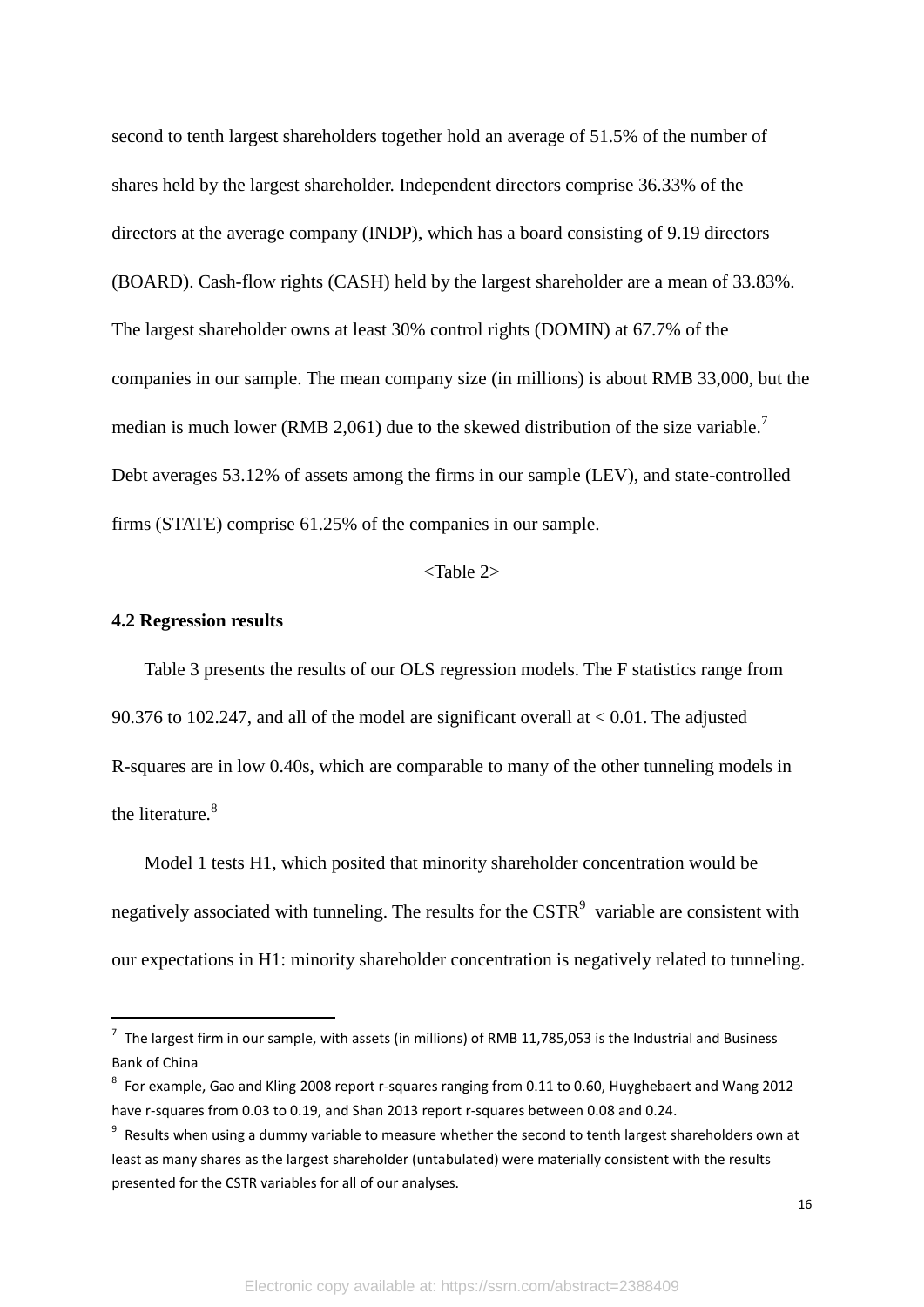These results suggest that when the minority shareholders have more concentrated ownership (relative to the ownership of the largest shareholder) tunneling is less likely to occur.

## <Table 3>

Model 2 on Table 3 present the results of our testing of H2, which sought to examine the relationship between board independence and tunneling. We find a positive relationship between board independence and tunneling. Our results are contrary to the negative board independence/tunneling relationship found by Gao and Kling (2008) and Qian and Zhou (2012), but consistent with the results of Huyghebaert and Wang (2012) in their state-controlled company sample. This result may reflect that fact that independent directors may be independent of management, but neither management not the independent directors may be independent of the largest shareholder, and thus may do the bidding of the largest shareholder.

Model 3 presents the regression model of tunneling incorporating the CSTR, INDP and the CSTR\*INDP interaction variables. The CSTR\*INDP interaction variable is negatively associated with tunneling. These results are consistent with H3, and suggest that independent directors may be more effective at limiting tunneling when the minority shareholders have more concentrated ownership, because the independent directors may pay greater attention to the interests of minority shareholders when these shareholders have greater voting power. When comparing the coefficients on the INDP and CSTR<sup>\*</sup>INDP variables, it appears that independent directors become effective at inhibiting tunneling (i.e., the sign flips from positive to negative) when the number of shares owned by second to tenth largest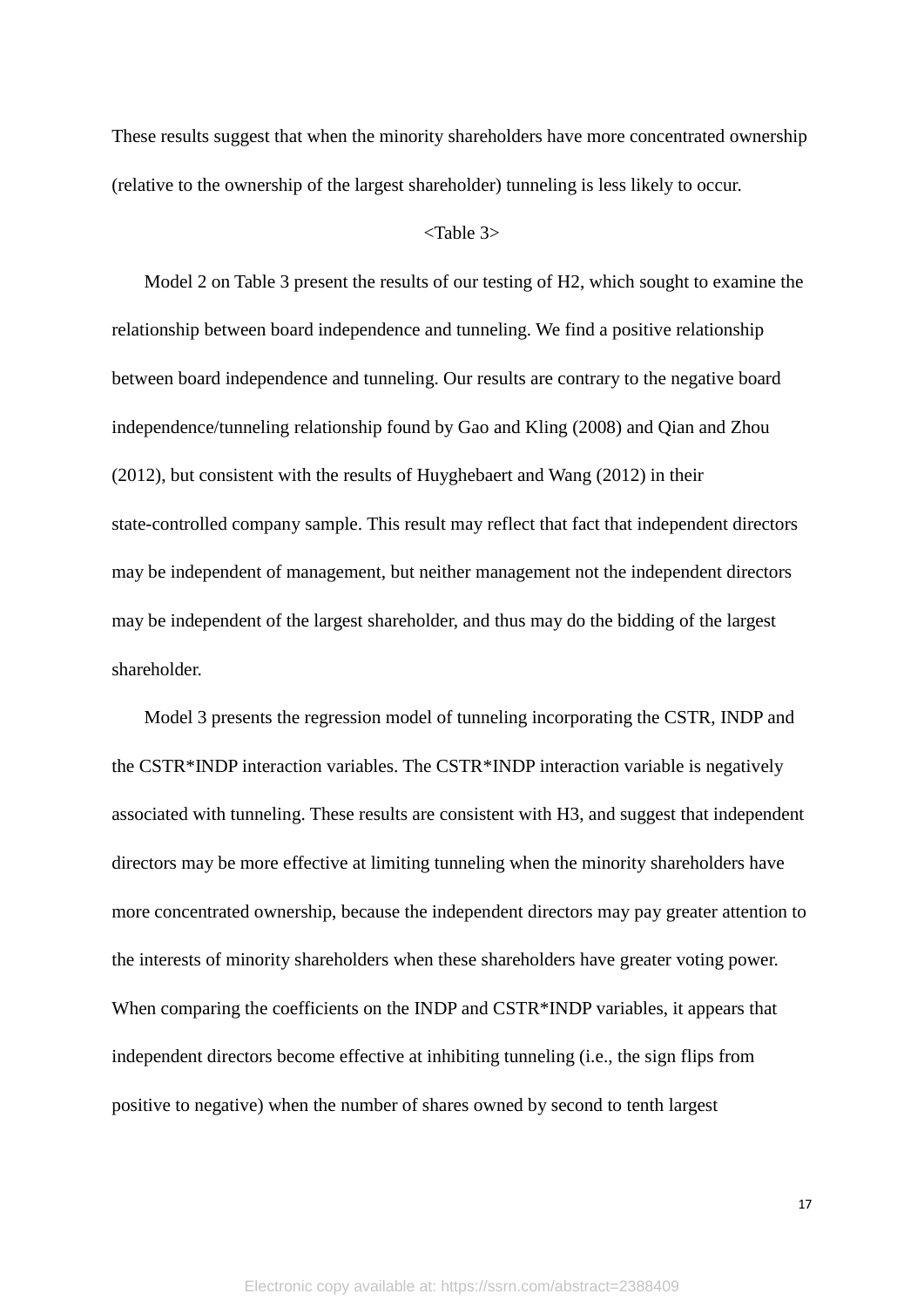shareholders are at least  $43\%$ <sup>10</sup> of the number of shares owned by the largest shareholder.

With regard to the control variables, we find that CASH is negatively related to tunneling. This result is in accord with the notion that if the largest shareholder will incur more of the costs of tunneling (through decreased share value, etc.) tunneling may be less likely. BOARD is also negatively related to tunneling, possibly because larger boards may be more likely to have a member who will raise concerns about tunneling (e.g., Cullinan et al. 2013). DOMIN is negatively related to tunneling, suggesting that when the minority shareholders have more voting power through cumulative voting, tunneling may be limited. The 1/ASSET variable is positively associated with tunneling, suggesting that smaller firms are more likely to experience tunneling. Consistent with Faccio et al.'s (2010) theory that higher leverage gives the largest shareholder more power, LEV is positively associated with tunneling. We find no evidence that STATE ownership is related to tunneling.

#### **4.3 Robustness analysis**

-

To control for possible endogeneity of board independence, we used a two-stage model in which we create a model in which the percentage of independent directors (INDP) is the dependent variable and the other independent variables in our tunneling model are also the independent variables in the model of INDP. We then used the residuals (RESI) from this model of INDP in place of the INDP variable and RESI\*INDP in place of the CSTR\*INDP interaction variable. The results of this analysis are presented in Table 4. The findings from Table 4 indicate that our main findings are robust when using the 2-stage regression approach.

<sup>&</sup>lt;sup>10</sup> Coefficient on the INDP variable (0.069)/coefficient on the CSTR  $*$  INDP variable (-0.160).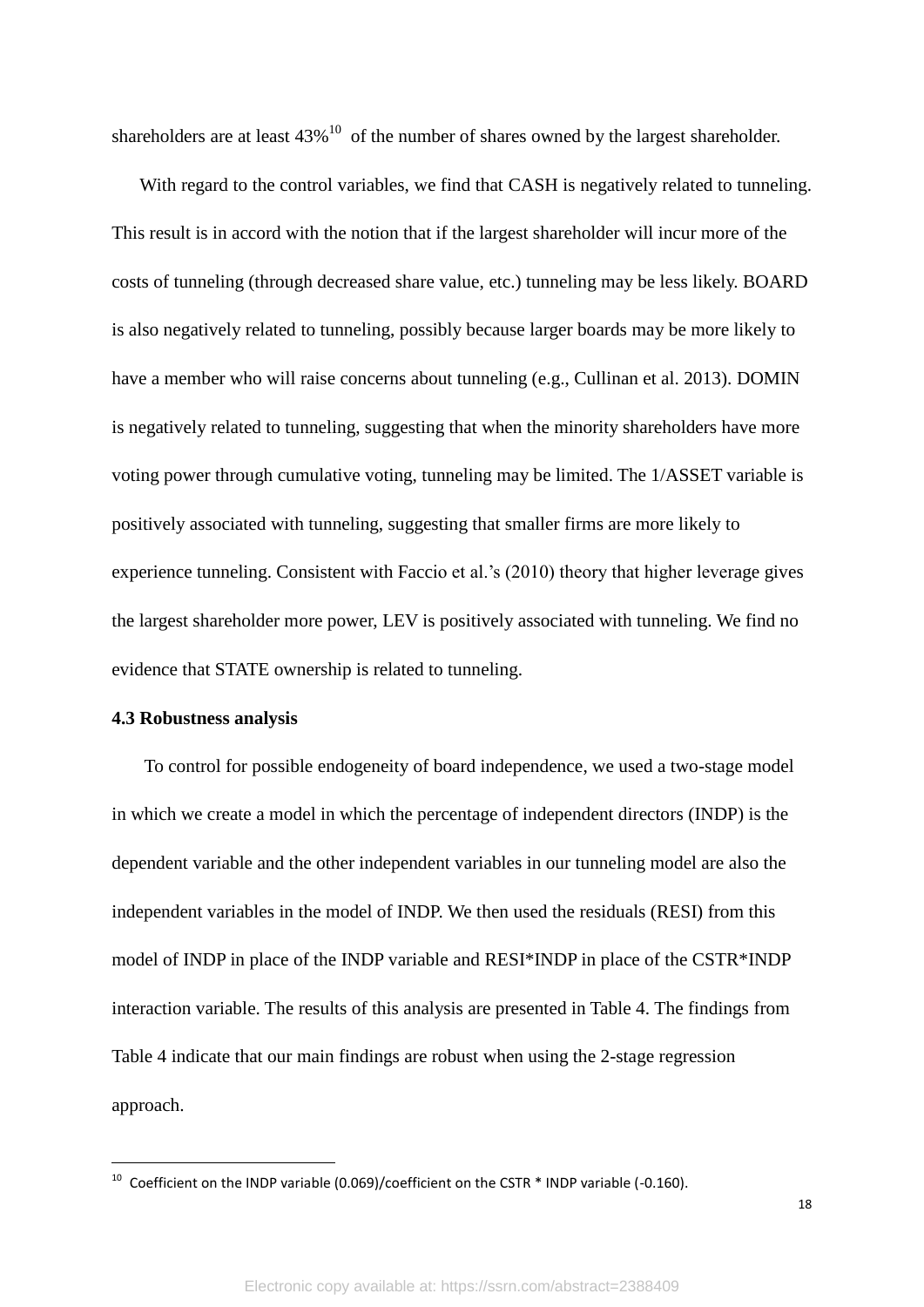#### <Table 4>

#### **4.4 Limitations**

Our study is subject to a number of limitations. First, our measure of OTRE/ASSETS may not capture all types of tunneling. Second, we do not have measures of the detailed backgrounds of the independent directors, which may have revealed relationships with the largest shareholder or with the minority shareholders that may have influenced our results. Finally, while we attempted to control for other variables that may influence tunneling, and our R-squared compared favorably to other studies, there may be other variables associated with tunneling that we have not captured that could have influenced our results.

# **5. SUMMARY AND CONCLUSIONS**

A very limited body of research has examined the relationship between the share ownership of minority shareholders and the likelihood that the largest shareholder may expropriate resources from the minority shareholders through tunneling. We propose that if the ownership interests of the minority shareholders are more concentrated, they will in a better position to defend their interests than if the minority ownership was more dispersed. The more concentrated ownership position can give the minority shareholder more influence over the company's affairs which allow the minority shareholders to limit tunneling. We thus expected that minority shareholder concentration is negatively related to tunneling.

Research has found inconsistent results when examining the relationship between board independence and through tunneling. We propose that, while independent directors are on the board to protect shareholders' interests, these interests may not be the same among all shareholders. The interests of different types of shareholder may be more likely to diverge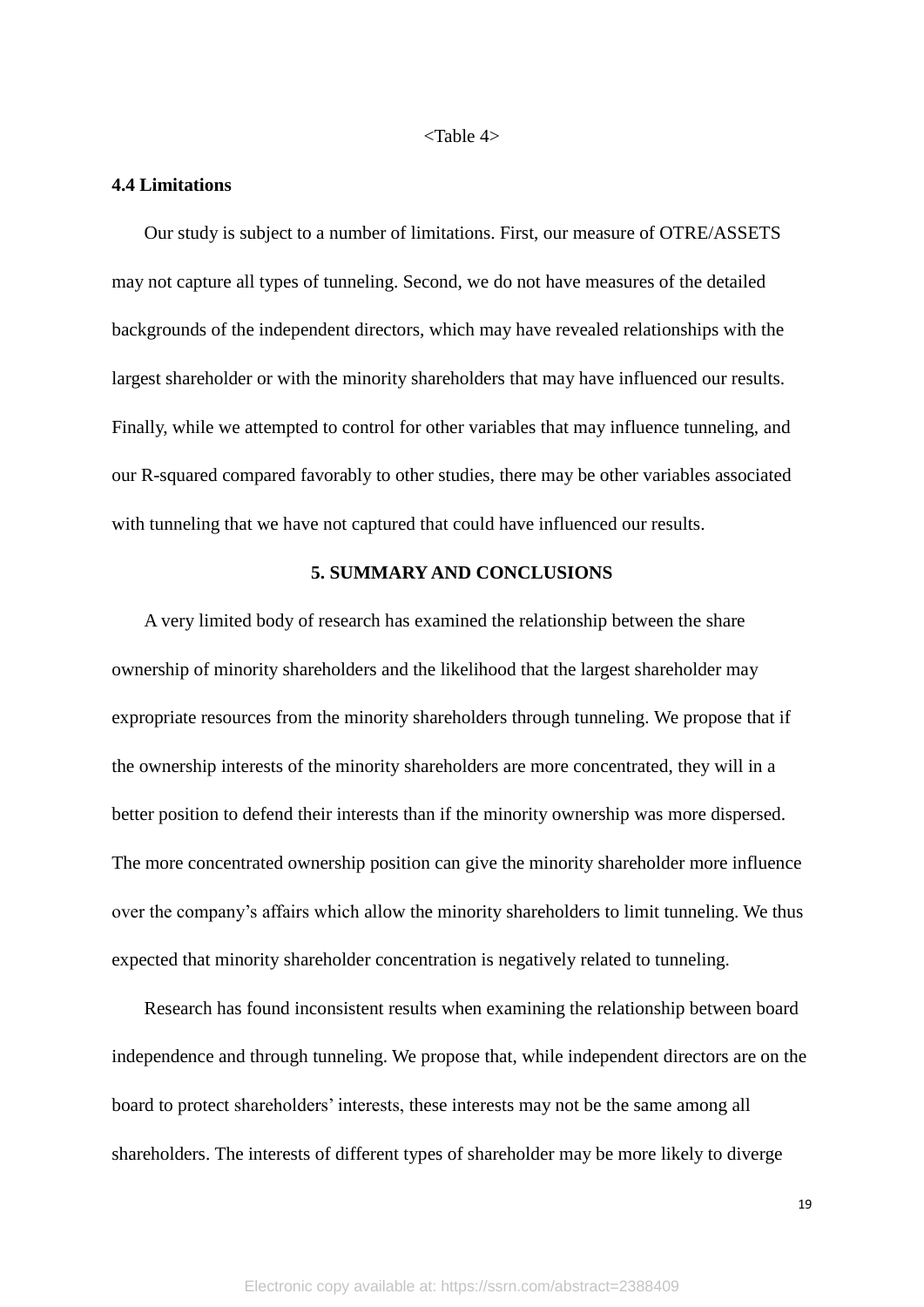when there is a large shareholder who may be in a position to harm the interests of the other (minority) shareholders. These differing interests may help to explain the inconsistent results found in previous literature. Board independence may influence the extent of tunneling experienced by an organization. However, given the potential conflict between the interests of different types of shareholders, the direction of this relationship is not clear. The board independence/tunneling relationship may be positive (if the independent directors are serving the interests of the largest shareholder) or negative (if the independent directors are serving the interests of the minority shareholders).

Combining these perspectives on board independence and minority ownership concentration, we also propose that there may be an interactive effect of board independence and minority shareholder concentration on tunneling. Independent directors of companies with concentrated minority ownership may be more vulnerable to the influence of these minority shareholders, and thus may be more likely to protect the minority shareholders by limiting the extent of tunneling by the firm.

We use a sample of 3,084 firm-years of Chinese firms from 2008 and 2009 to test these ideas. Our sample beings in 2008 because Chinese securities regulations were implemented that year to empower minority shareholders to protect their interests through cumulative voting when there is a large, dominant shareholder. Consistent with the greater influence of minority shareholder when ownership is more concentrated, we found a negative relationship between minority shareholder concentration and tunneling. We found a positive relationship between board independence and tunneling, suggesting that independent directors may be protecting the interest of the largest shareholder, even when these interests may harm the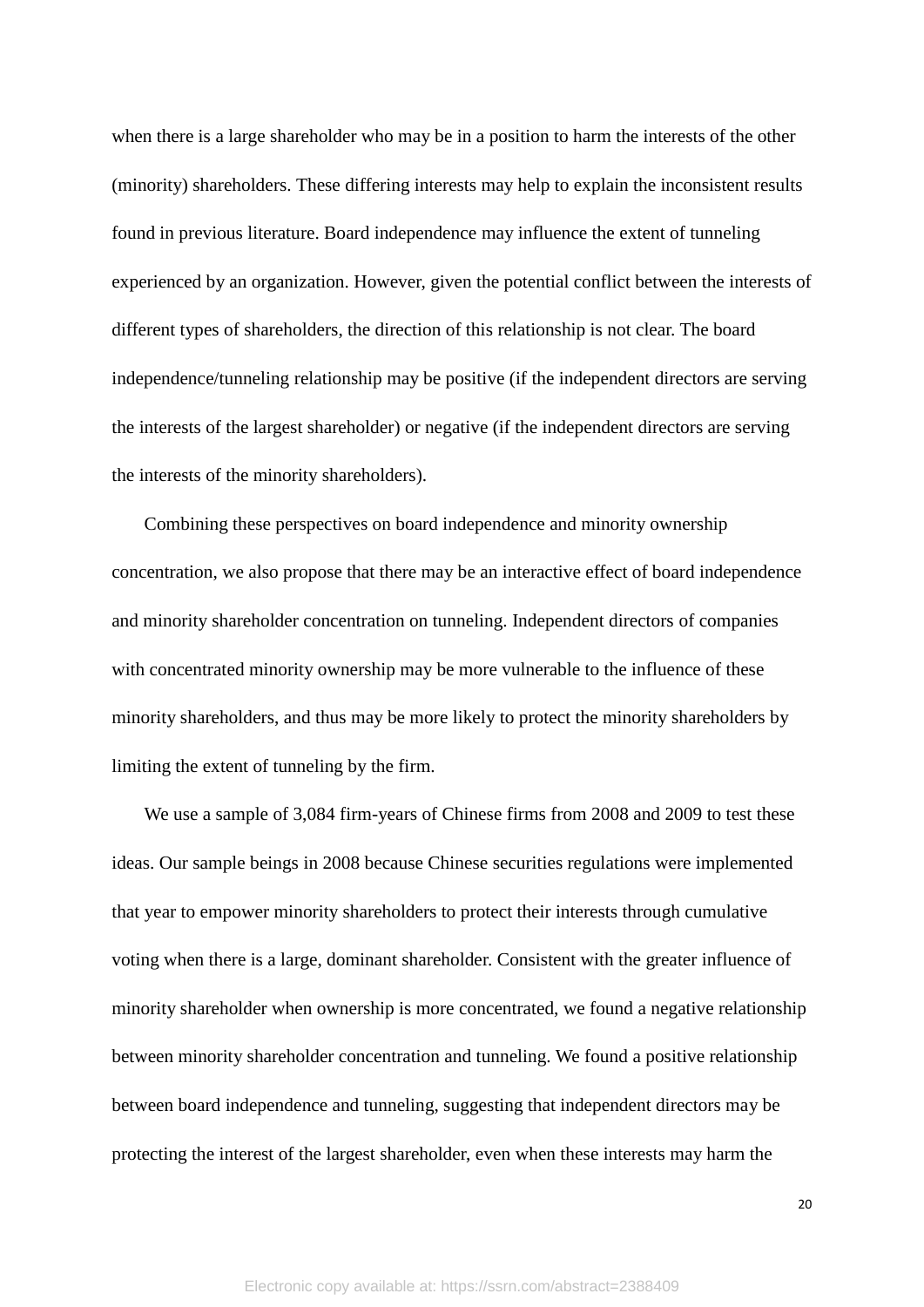interests of minority shareholders. We also found that the interaction between board independence and minority shareholder concentration was negatively related to tunneling. This finding suggests that independent directors may be more likely to protect the minority shareholders' interests when the directors are more vulnerable to the concentrated voting power of the minority shareholders.

Overall, our results suggest that the role of independent directors is more complex when there is a large shareholder who may dominate the company (as is common in China and other Asian countries), rather than when ownership is widely dispersed (as is more common in the US). When there is a large shareholder, the bigger threat to the shareholders may not come from self-serving behavior by management (as in traditional agency theory), but from a divergence of interests between the largest shareholder (who may control management) and the interests of minority shareholders. In such a context, the independent directors may not effectively serve the interests of the minority shareholders, particularly if the minority shareholders are widely dispersed.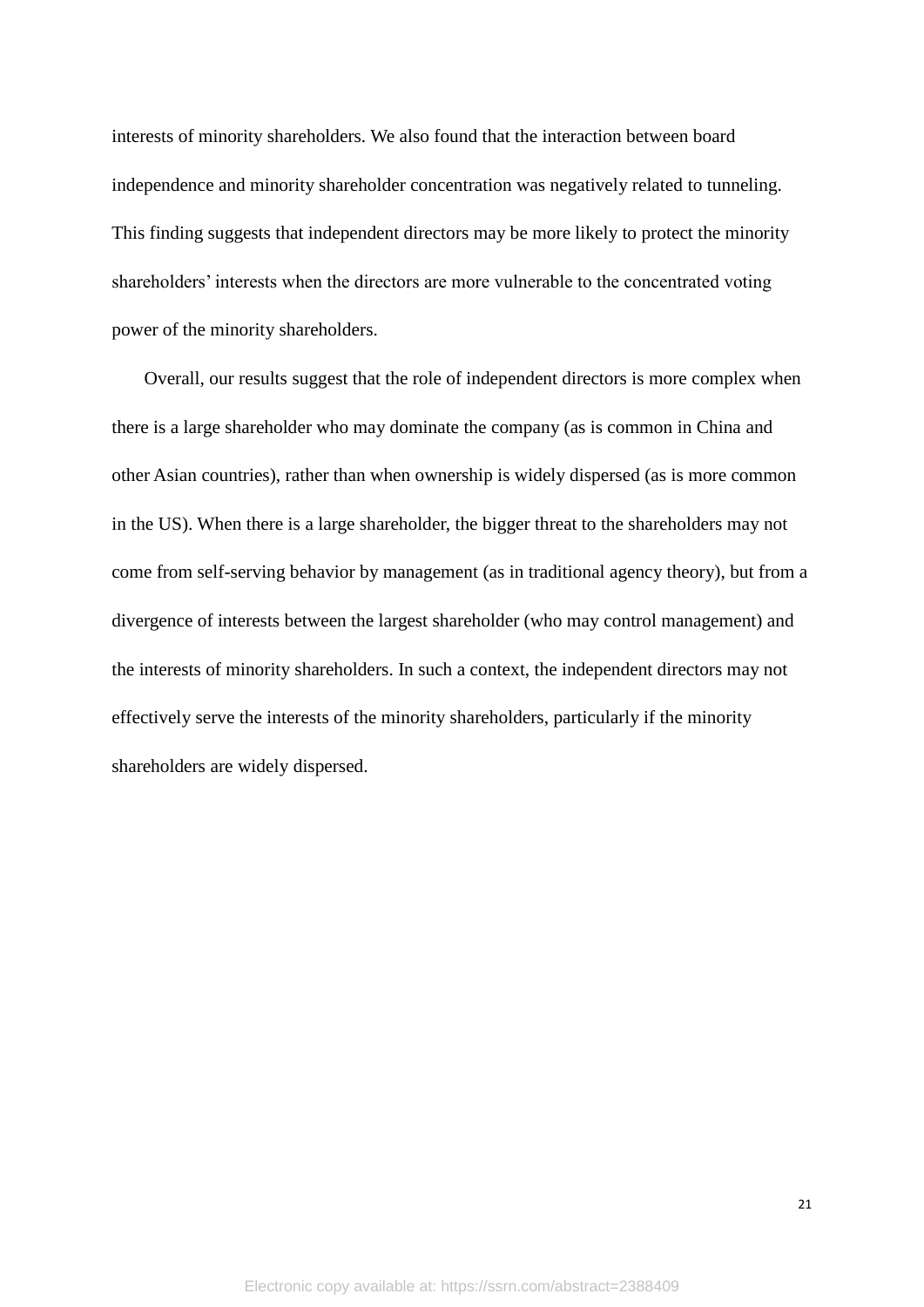# **REFERENCES**

Anderson R. C., Reeb D. M. 2004. Board composition: Balancing family influence in S&P 500 firms. Administrative Science Quarterly 49(2): 209-237.

Atanasov, V., B. Black, C. Ciccotello and Gyoshev. 2010. How does law affect finance? An examination of equity tunneling in Bulgaria. Journal of Financial Economics 96: 155-173.

Berkman, Henk, Rebel A. Cole, Lawrence J. Fu. 2009. Expropriation through loan guarantees to related parties: Evidence from China. Journal of Banking & Finance 33(1): 141-156,

Bhagat, S., J.A. Brickley, J.L. Coles. 1987. Managerial Indemnification and Liability Insurance: The Effect on Shareholder Wealth. Journal of Risk and Insurance 54: 721‐736.

Boone, A.L., Field, L.C., Karpoff, J.M., Raheja,C.G. 2007. The determinants of corporate board size and composition: An empirical analysis. Journal of Financial Economics 85:66-101.

Booth J R, Cornett M M, Tehranian H. 2002. Boards of directors, ownership, and regulation. Journal of Banking & Finance 26(10): 1973-1996.

Cheng S. 2008. Board size and the variability of corporate performance. Journal of Financial Economics 87(1): 157–176.

Cheung, Y.L., R. P. Rau, and A. Stouraitis. 2006. Tunneling, propping and expropriation: evidence from connected party transactions in Hong Kong. Journal of Financial Economics 82: 343-386.

Cheung Y.L., L.H. Jing, Tong Lu, Raghavendra, R. et al. 2009. Tunneling and propping up: An analysis of related party transactions by Chinese listed companies. Pacific-Basin Finance Journal 17(3): 372–393

Claessens, Stijn, Joseph P.H. Fan, and Lang Larry H. P., 1999. On expropriation of minority shareholders in East Asia. Working paper, Chinese University of Hong Kong.

Cullinan, C.P., Wang, F., Wang P., Yu X. 2013. Board Independence: An Examination Of Other Shareholder Constraints and China's Cumulative Voting Policy. Working paper, Bryant University.

Cullinan, C.P., Wang, F., Wang P., Zhang, J., 2012. Ownership structure and accounting conservatism in China. Journal of International Accounting, Auditing and Taxation  $21(1):1-16.$ 

Du, J. Q. He, Q. and S. W. Yuen. 2013. Tunneling and the decision to go private: Evidence from Hong Kong. Pacific-Basin Finance Journal. 22: 50-68.

Faccio M., H.P. Lang and L. Young. 2001. Expropriation and Dividends. American Economic Review 91(1): 54-78.

Faccio, M., Lang, H.P., 2002. The ultimate ownership of western European corporations. Journal of Financial Economics 65, 365–395.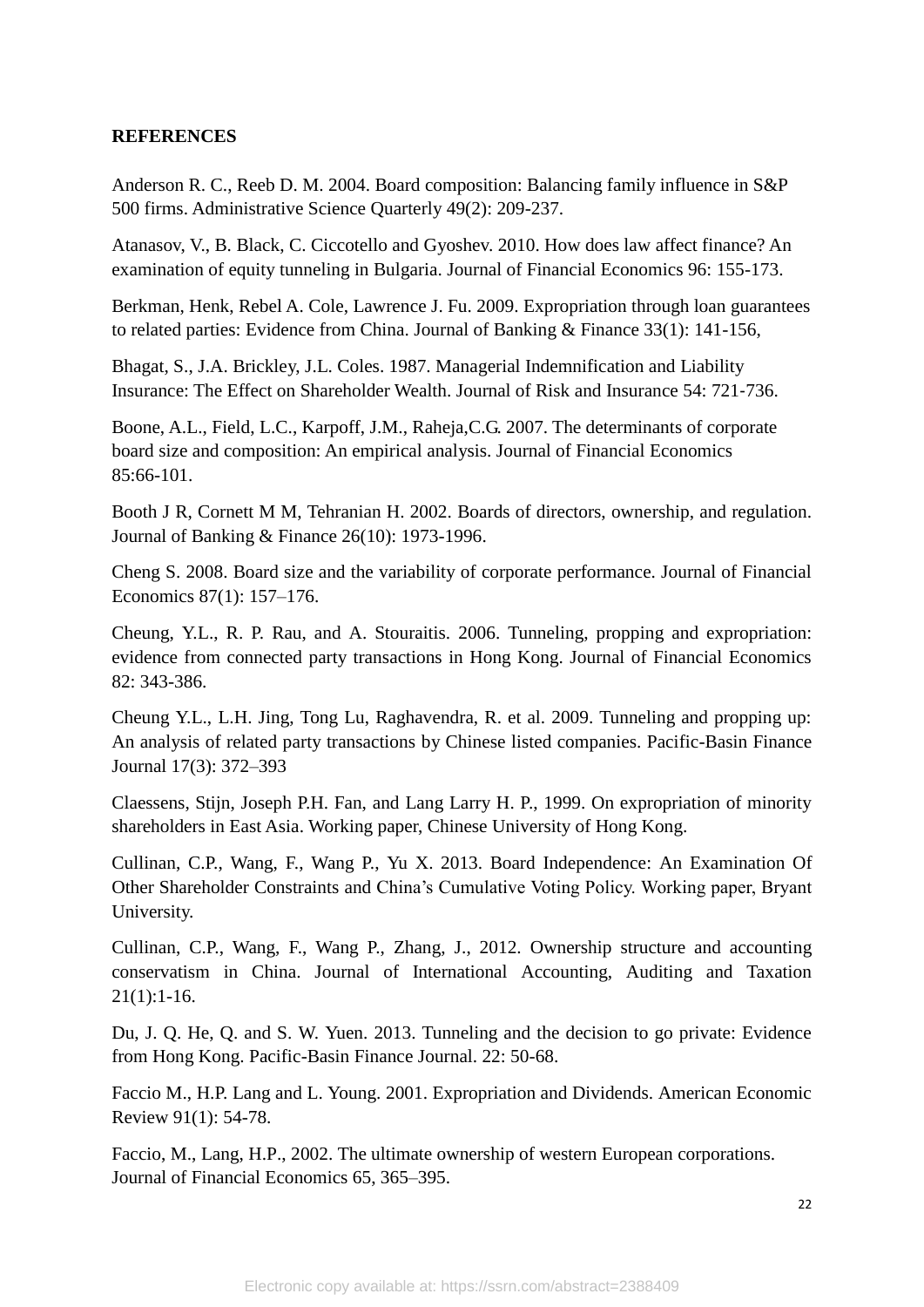Faccio, M., Lang, H. P., Young, L., 2010. Pyramiding vs leverage in corporate groups: international evidence. Journal of International Business Studies 41, 88–104.

Fan Joseph P.H, T.J Wong. 2002. Corporate ownership structure and the informativeness of accounting earnings in East Asia. Journal of Accounting and Economics 33(3): 401–425.

Fama, E.F., Jensen, M.C., 1983. Separation of ownership and control. Journal of Law and Economics 26, 301–325.

Franks, J. and C. Mayer. 2001. The ownership and Control of German Corporations. Review of Financial Studies 14: 943-977.

Gao, L. and G. Kling. 2008. Corporate governance and tunneling: Empirical evidence from China. Pacific Basin Finance Journal 16: 591-605.

Huyghebaert, N. and L. Wang. 2012. Expropriation of minority investors in Chinese listed firms: The role of internal and external corporate governance mechanisms. Corporate Governance: An International Review. 20(3): 308-332.

Jiang, G. C. M. C. Lee, and H. Yue. 2010. Tunneling through intercorporate loans: The China experience. Journal of Financial Economics 98: 1-20.

Jensen, M. C., Meckling, W. H. 1976. Theory of the firm: Managerial behavior, agency costs and ownership structure, Journal of Financial Economics 3(4): 305-360.

Johnson, S., La Porta, R., Lopez-de-Silanes, F., Shleifer, A., 2000. Tunneling, *The American Economic Review* 90 (2), 22-27.

La Porta R, Lopez-de-Silanes F, Shleifer A. 1999. Corporate ownership around the world. Journal of Finance 54 (2): 471-517.

Lei, Q., B. Lin, and M. Wei. 2013. Types of agency cost, corporate governance and liquidity. Journal of Accounting and Public Policy 32: 147-172.

Li Guoping. 2010. The pervasiveness and severity of tunneling by controlling shareholders in China. China Economic Review 21: 310-323.

Liu F. He J.G. 2004. Ownership structure and substantial shareholders' choice in interest realizing methods: Tentative study on tunneling in Chinese capital market. China Accounting Review 4(1): 141-159.

Liu, Q. and Tian, G. 2012. Controlling shareholders expropriation and firm's leverage decision: evidence from Chinese non-tradable share reform. Journal of Corporate Finance 18 (4): 782-803.

Liu Qiao, Lu Zhou. 2007. Corporate governance and earnings management in the Chinese listed companies: A tunneling perspective. Journal of Corporate Finance 13(5): 881–906.

Luo Yongli, Dave O. Jackson. 2012. CEO Compensation, Expropriation, and the Balance of Power among Large Shareholders, in Stephen P. Ferris, Kose John, Anil K. Makhija (ed.) *Advances in Financial Economics (Advances in Financial Economics, Volume 15)*, Emerald Group Publishing Limited, pp.195-238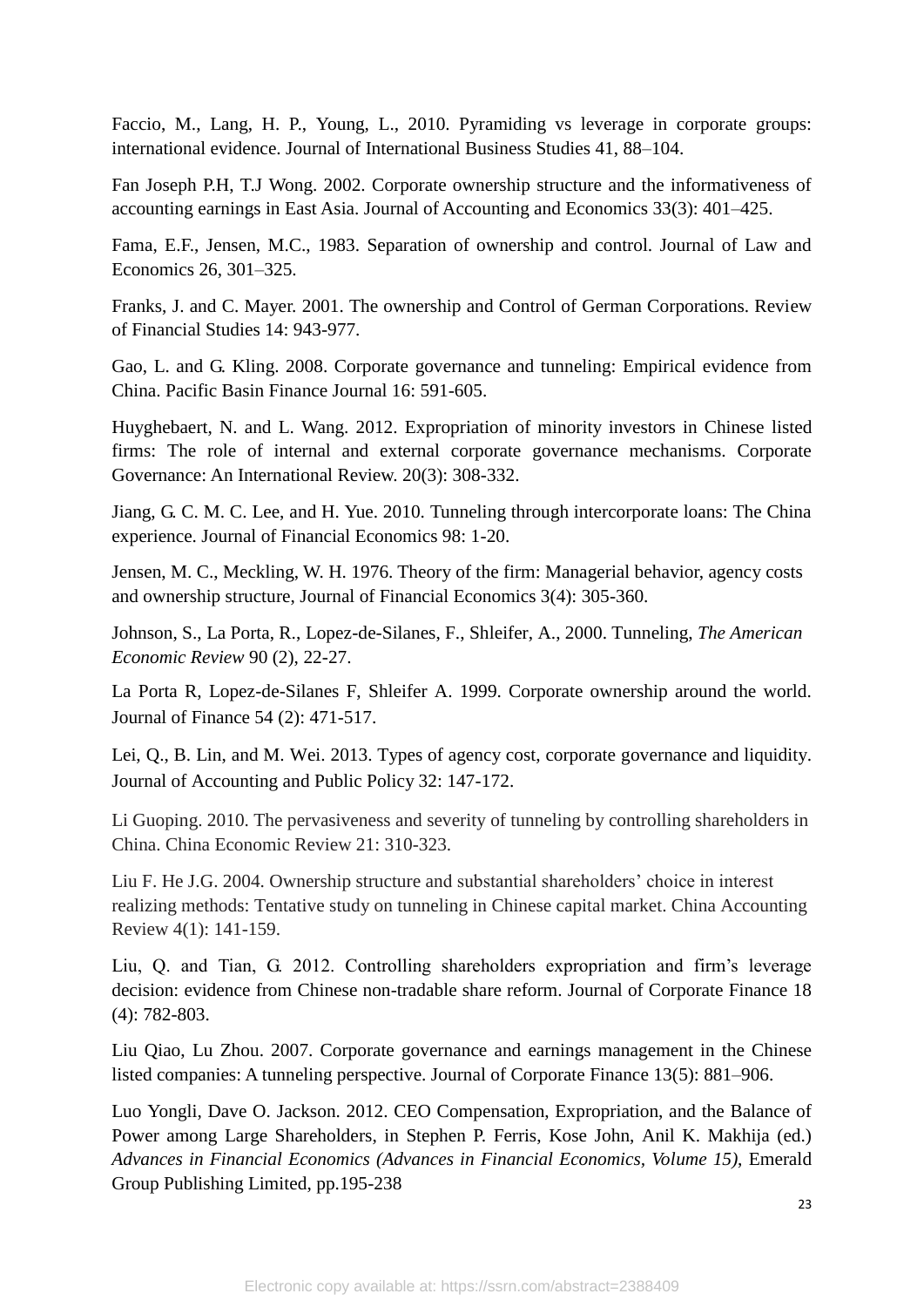Pagano, M., Roell A. 1998. The Choice of Stock ownership Structure: Agency Costs, Monitoring, and the Decision to Go Public, The Quarterly Journal of Economics 113: 187-225.

Pan H.B and Yu M.G. 2010. Political connections, Expropriation and the Performance of Private-owned firms. Nankai Business Review 13(4):14-27.

Peasnell KV, Pope PF, Young S. 2005. Board monitoring and earnings management: do outside directors Influence abnormal accruals? Journal of Business Finance & Accounting 32 (7): 1311-1346.

Peng, Winnie, Qian, Wei, K.C. John, Yang, Zhishu. 2011. Tunneling or propping: Evidence from connected transactions in China. Journal of Corporate Finance 17(2):306-325.

Qian, J., Zhou, S., 2012. Shareholder rights reform and tunneling: Evidence from a quasi-natural experiment. Working Paper, Boston College, October, 2012.

Qiu, Y. 2003. Disclosure on other receivable account needs to be improved. Auditing Theories and Practice (7): 66−67 (in Chinese).

Shan, Y. G. 2013. Can internal governance mechanisms prevent asset appropriation? Examination of type I tunneling in China. Corporate Governance: An International Review. 21(3): 225-241.

Shleifer, Andrei, Robert W. Vishny. 1997. A survey of corporate governance, Journal of Finance 52:737-83.

Wang Kun, Xiao Xing. 2011. Controlling shareholders' tunneling and executive compensation: Evidence from China. Journal of Accounting and Public Policy 30(1): 89–100.

Weisbach, M.S., 1988. Outside directors and CEO turnover. Journal of Financial Economics 20: 431–460.

Xu'nan, F. 2011. Dividends and tunneling: Evidence from family firms in China. China Finance Review International 1(2): 152-167.

Yeh Yin-Hua, Tracie Woidtke. 2005. Commitment or entrenchment? Controlling shareholders and board composition. Journal of Banking & Finance 29(7): 1857-1885.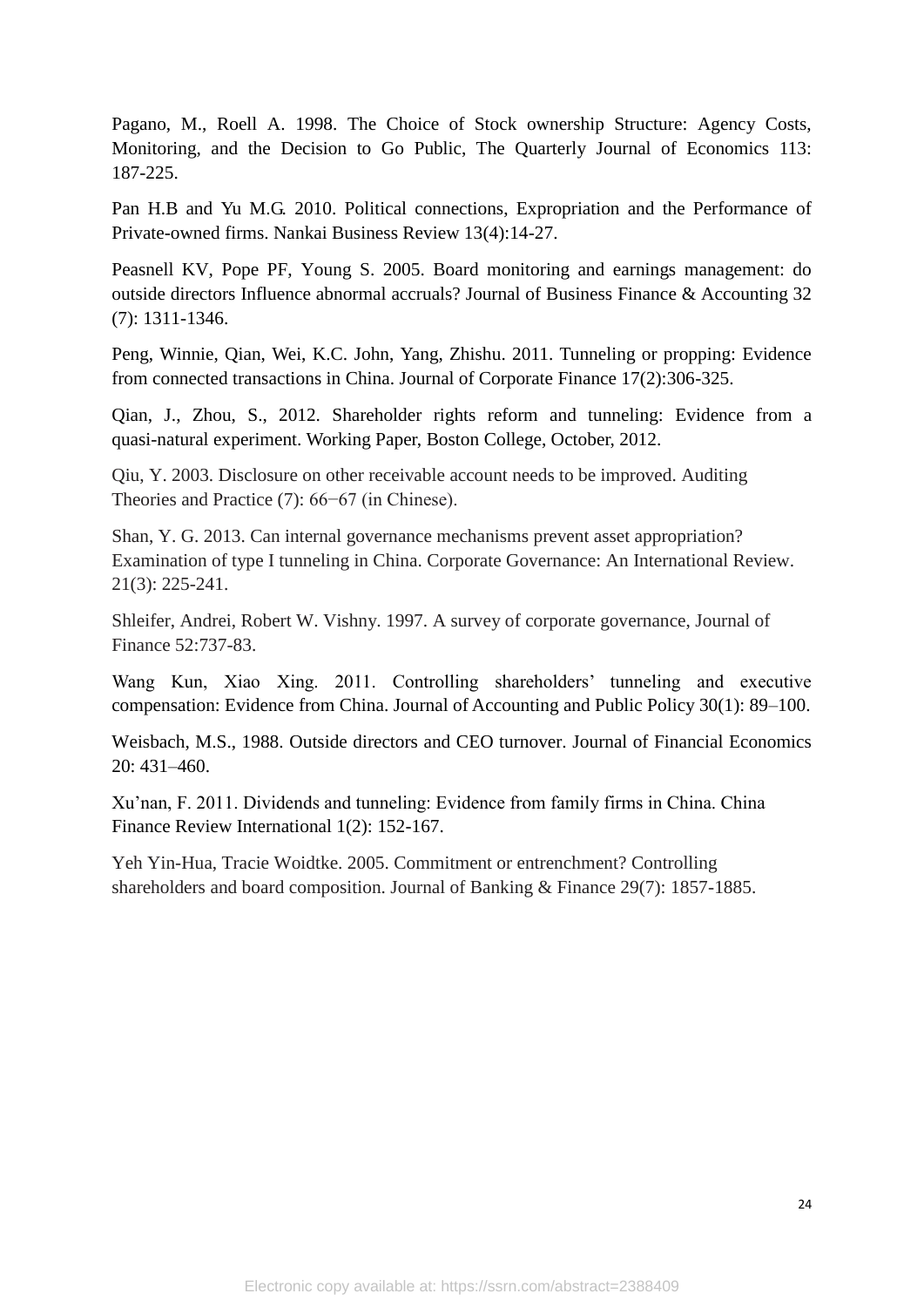| <b>Variable</b><br>Code | <b>Descriptions</b>                                                                                                                                                                                                                                                        | Data Source                               |  |  |  |  |  |
|-------------------------|----------------------------------------------------------------------------------------------------------------------------------------------------------------------------------------------------------------------------------------------------------------------------|-------------------------------------------|--|--|--|--|--|
| Dependent variable      |                                                                                                                                                                                                                                                                            |                                           |  |  |  |  |  |
| <b>OTRE</b>             | Other receivables at the end of fiscal year.                                                                                                                                                                                                                               | <b>Databases</b><br>and<br>Juchao website |  |  |  |  |  |
|                         | Independent variables                                                                                                                                                                                                                                                      |                                           |  |  |  |  |  |
| <b>CSTR</b>             | The ratio of non-controlling shareholding within the top 10 big<br>shareholders to ultimate control shareholding, calculated as:<br>The aggregate percentages of shares held by the other large shareholders.<br>The percentage of shares held by the largest shareholder+ | Manually coded                            |  |  |  |  |  |
| <b>INDP</b>             | Percentage of independent directors served on the board.                                                                                                                                                                                                                   | <b>Databases</b><br>and<br>Juchao website |  |  |  |  |  |
| Control variables       |                                                                                                                                                                                                                                                                            |                                           |  |  |  |  |  |
| CASH                    | The cash rights of ultimate control shareholding.                                                                                                                                                                                                                          | Manually coded                            |  |  |  |  |  |
| <b>BOARD</b>            | <b>Board Size</b>                                                                                                                                                                                                                                                          | Databases<br>and<br>Juchao website*       |  |  |  |  |  |
| <b>DOMIN</b>            | Dummy variable, coded 1 if the voting rights of ultimate control<br>shareholder are no less than 30%, 0 otherwise.                                                                                                                                                         | Manually coded                            |  |  |  |  |  |
| <b>ASSETS</b>           | Total assets at the end of fiscal year.                                                                                                                                                                                                                                    | <b>Databases</b><br>and<br>Juchao website |  |  |  |  |  |
| LEV                     | Debt divided by total assets.                                                                                                                                                                                                                                              | Databases<br>and<br>Juchao website        |  |  |  |  |  |
| <b>STATE</b>            | Dummy variable, equal to 1 if the ultimate owner is the<br>government, otherwise 0.                                                                                                                                                                                        | Manually coded                            |  |  |  |  |  |
| <b>YEAR</b>             | Dummy variable, coded 1 if the observation is in year 2008, and 0<br>if the observation is in year 2009.                                                                                                                                                                   | Databases<br>and<br>Juchao website        |  |  |  |  |  |
| $INDU_i$                | Dummy variables $(i=1-12)$ . Choosing the manufacture industry<br>as the base group, coded 1 if the company is the industry $i$ , and 0,<br>otherwise.                                                                                                                     | <b>Databases</b><br>and<br>Juchao website |  |  |  |  |  |

# **Table 1 Variable Definitions**

Notes: Databases include the *CSMAR* database. The website of *Juchao Securities Information Net* (http://www.cninfo.com.cn) is the authorized website by *China Securities Regulatory Commission*.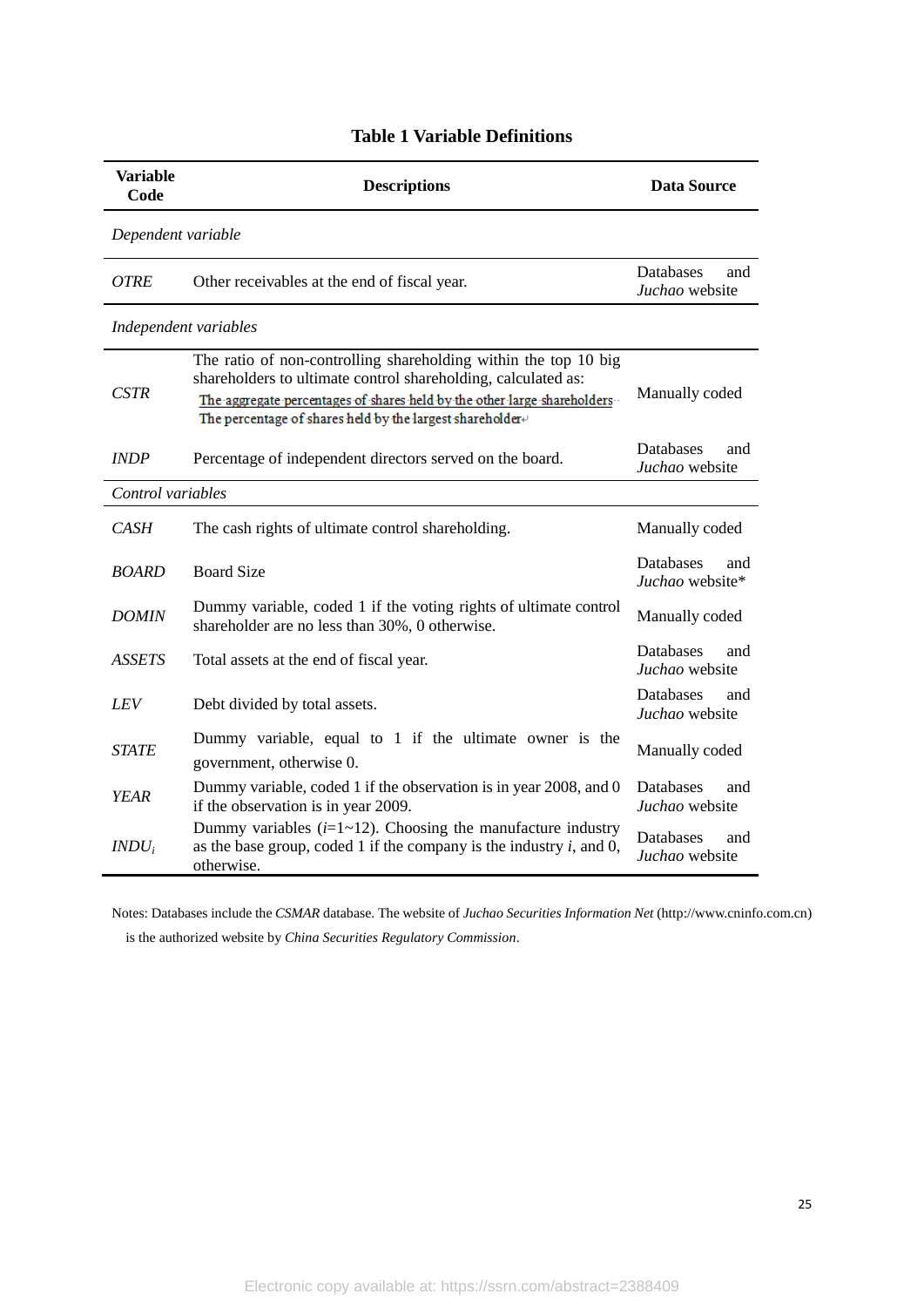|                     | Minimum | Maximum    | Mean   | Median | Std. Deviation | <b>Skewness</b> | Kurtosis  |
|---------------------|---------|------------|--------|--------|----------------|-----------------|-----------|
| OTRE/ASSET          | 0.0001  | 0.6936     | 0.0443 | 0.0149 | 0.0939         | 4.8259          | 26.9469   |
| <b>CSTR</b>         | 0.0230  | 2.4814     | 0.5151 | 0.3328 | 0.5075         | 1.6049          | 2.5632    |
| <b>INDP</b>         | 0.2500  | 0.5556     | 0.3633 | 0.3333 | 0.0501         | 1.4987          | 2.8014    |
| <b>CASH</b>         | 0.0376  | 0.7461     | 0.3383 | 0.3153 | 0.1740         | 0.3644          | $-0.6636$ |
| <b>BOARD</b>        | 5.0000  | 15.0000    | 9.1978 | 9.0000 | 1.9168         | 0.7818          | 1.6453    |
| <b>DOMIN</b>        | 0.0000  | 1.0000     | 0.6770 | 0000.1 | 0.4677         | $-0.7576$       | $-1.4270$ |
| ASSET (RMB 000,000) | 3.3979  | 11,785,053 | 33,261 | 2,061  | 423,317        | 21.1174         | 482.4919  |
| <b>LEV</b>          | 0.0707  | 1.8430     | 0.5312 | 0.5175 | 0.2621         | 1.6855          | 6.6405    |
| <b>STATE</b>        | 0.0000  | 1.0000     | 0.6125 | 0000.  | 0.4873         | $-0.4621$       | $-1.7876$ |
|                     |         |            |        |        |                |                 |           |

# **Table 2 Descriptive Statistics**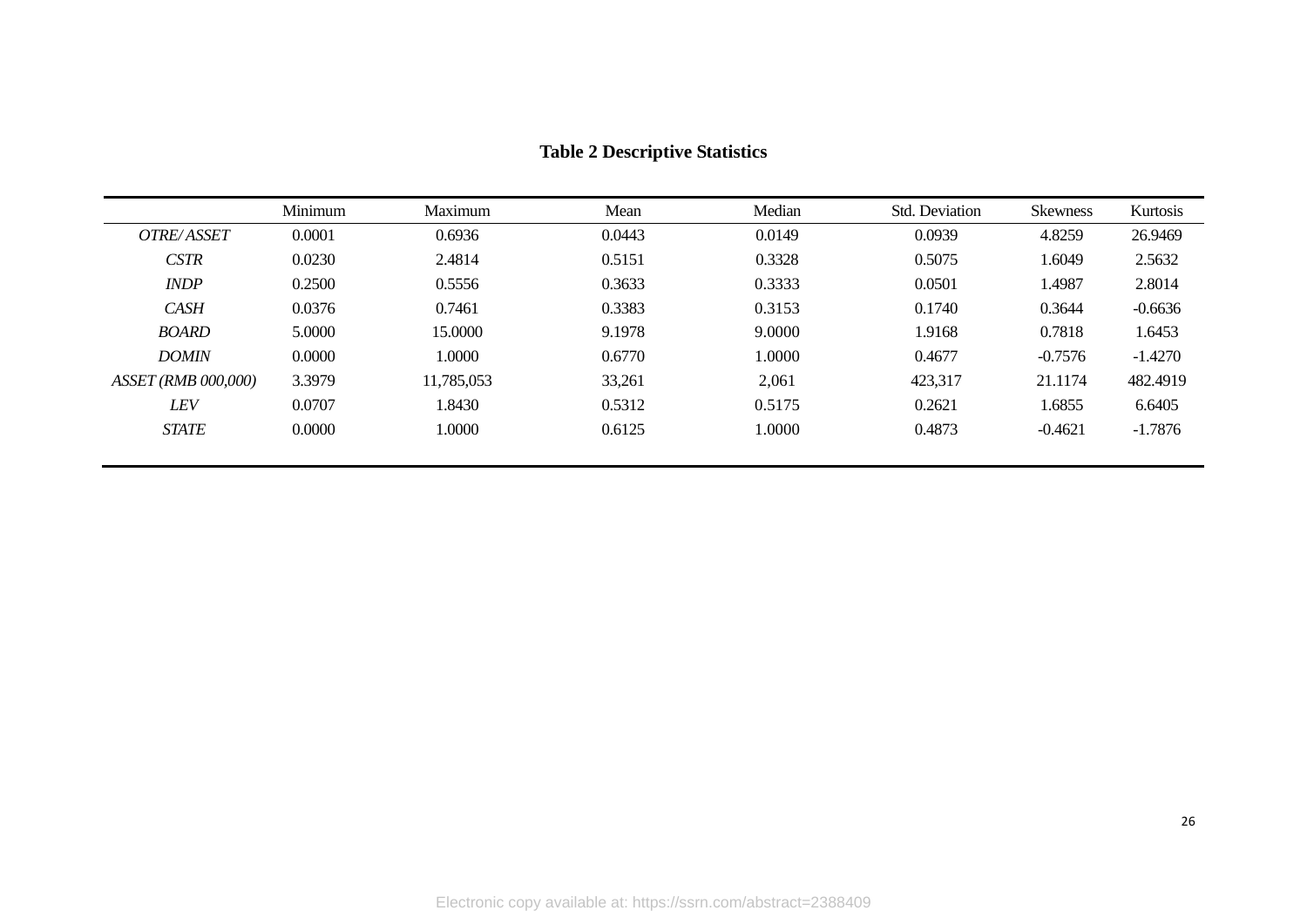#### **Table 3**

# **Regression results examining the relationship between minority ownership concentration, board independence and the interaction and tunneling**

|                  | Model 1           |       |                   | Model 2     |       |                   | Model 3     |       |            |
|------------------|-------------------|-------|-------------------|-------------|-------|-------------------|-------------|-------|------------|
|                  | Coefficient       | Sig.  | <b>VIF</b>        | Coefficient | Sig.  | <b>VIF</b>        | Coefficient | Sig.  | <b>VIF</b> |
| (Constant)       | 0.045             | 0.000 |                   | 0.011       | 0.478 |                   | 0.016       | 0.307 |            |
| <b>CSTR</b>      | $-0.010**$        | 0.020 | 2.997             |             |       |                   | $-0.011**$  | 0.017 | 3.005      |
| <b>INDP</b>      |                   |       |                   | $0.062**$   | 0.026 | 1.128             | $0.069**$   | 0.013 | 1.140      |
| <b>CSTR×INDP</b> |                   |       |                   |             |       |                   | $-0.160***$ | 0.007 | 1.418      |
| <b>CASH</b>      | $-0.036***$       | 0.002 | 2.564             | $-0.019*$   | 0.053 | 1.778             | $-0.037***$ | 0.002 | 2.594      |
| <b>BOARD</b>     | $-0.003***$       | 0.001 | 1.207             | $-0.002***$ | 0.003 | 1.288             | $-0.002***$ | 0.007 | 1.313      |
| <b>DOMIN</b>     | $-0.013***$       | 0.001 | 2.059             | $-0.013***$ | 0.000 | 1.729             | $-0.013***$ | 0.001 | 2.061      |
| 1/ASSET          | $0.039***$        | 0.000 | 1.244             | $0.038***$  | 0.000 | 1.239             | $0.039***$  | 0.000 | 1.249      |
| LEV              | $0.133***$        | 0.000 | 1.113             | $0.133***$  | 0.000 | 1.110             | $0.133***$  | 0.000 | 1.117      |
| <b>STATE</b>     | 0.000             | 0.990 | 1.227             | 0.000       | 0.936 | 1.221             | 0.000       | 0.917 | 1.228      |
| <b>YEAR</b>      | <b>CONTROLLED</b> |       | <b>CONTROLLED</b> |             |       | <b>CONTROLLED</b> |             |       |            |
| INDU             | <b>CONTROLLED</b> |       | <b>CONTROLLED</b> |             |       | <b>CONTROLLED</b> |             |       |            |
|                  |                   |       |                   |             |       |                   |             |       |            |
| $Adj.R^2$        | 0.408             |       | 0.408             |             |       | 0.4103            |             |       |            |
| $\overline{F}$   | 102.179***        |       | 102.247***        |             |       | 90.376***         |             |       |            |
| Sample Size      | 3084              |       |                   | 3084        |       |                   | 3084        |       |            |

# **Dependent Variable: OTRE/ASSETS**

Notes:

(1) Models are as follows:  $\theta_0 + \beta_1 \text{CSTR} + \beta_2 \text{CASH} + \beta_3 \text{B OARD} + \beta_4 \text{D O MIN} + \beta_5 \frac{1}{\text{ASSET}} + \beta_6 \text{LEV} + \beta_7 \text{STATE} + \beta_8$ Notes:<br>
(1) Models are as follows:<br>  $\frac{OTRE}{ASSET} = \beta_0 + \beta_1 CSTR + \beta_2 CASH + \beta_3 B OARD + \beta_4 D O MIN + \beta_5 \frac{1}{ASSET} + \beta_6 LEV + \beta_7 STATE + \beta_8 YEAR$ (1) Models are as follows:<br>  $\frac{OTRE}{ASSET} = \beta_0 + \beta_1 CSTR + \beta_2 CASH + \beta_3 B OARD + \beta_4 D O MIN + \beta_5 \frac{1}{ASSET}$ ls are as follows:<br>  $\beta_0 + \beta_1 CSTR + \beta_2 CASH + \beta_3 B OARD + \beta_4 D O MIN + \beta_5 \frac{1}{ASSET} + \beta_6 LEV + \beta_7 STATE + \beta_8 YEAR$ dels are as follows:<br>=  $\beta_0 + \beta_1 CSTR + \beta_2 CASH + \beta_3 B OARD + \beta_4 D O MIN + \beta_5 \frac{1}{ASSET} + \beta_6 LEV + \beta_7 STATE + \beta_8 VEAR$ 

Model 1:

$$
\frac{OTRE}{ASSET} = \beta_0 + \beta_1 CSTR + \beta_2 CASH + \beta_3 BOARD + \beta_4 DOMIN + \beta_5 \frac{1}{ASSET} + \beta_6 LEV + \beta_7 STATE + \beta_8 YEAR
$$
  
+ 
$$
\sum_{i=1}^{12} \beta_{i+8} INDU_i + \varepsilon
$$
  

$$
\frac{OTRE}{ASSET} = \beta_0 + \beta_1 INDP + \beta_2 CASH + \beta_3 BOARD + \beta_4 DOMIN + \beta_5 \frac{1}{ASSET} + \beta_6 LEV + \beta_7 STATE + \beta_8 YEAR
$$

Model 2:

$$
= \beta_0 + \beta_1 INDP + \beta_2 CASH + \beta_3 I
$$
  
+ 
$$
\sum_{i=1}^{12} \beta_{i+s} INDU_i + \varepsilon
$$

Model 2:  
\n
$$
+\sum_{i=1}^{12} \beta_{i+8} IND U_i + \varepsilon
$$
\n
$$
\frac{OTRE}{ASSET} = \beta_0 + \beta_1 CSTR + \beta_2 INDP + \beta_3 CSTR \times INDP + \beta_4 CASH + \beta_5 BOARD + \beta_6 DOMIN + \beta_7 \frac{1}{ASSET} + \beta_8 LEV + \beta_9 STATE + \beta_{10} YEAR + \sum_{i=1}^{12} \beta_{i+10} IND U_i + \varepsilon
$$

3

(2) \*, \*\*, and \*\*\* denote statistically significant at 0.10, 0.05 and 0.01 levels respectively, in a two-tailed test.

 $\beta_0 + \beta_1 INDP + \beta_2 CASH + \beta_3 BOARD + \beta_4 DOMIN + \beta_5 \frac{1}{ASSET} + \beta_6 LEV + \beta_7 STATE + \beta_8$ 

 $\frac{1}{\sqrt{1-\frac{1}{\sqrt{1-\frac{1}{\sqrt{1-\frac{1}{\sqrt{1-\frac{1}{\sqrt{1-\frac{1}{\sqrt{1-\frac{1}{\sqrt{1-\frac{1}{\sqrt{1-\frac{1}{\sqrt{1-\frac{1}{\sqrt{1-\frac{1}{\sqrt{1-\frac{1}{\sqrt{1-\frac{1}{\sqrt{1-\frac{1}{\sqrt{1-\frac{1}{\sqrt{1-\frac{1}{\sqrt{1-\frac{1}{\sqrt{1-\frac{1}{\sqrt{1-\frac{1}{\sqrt{1-\frac{1}{\sqrt{1-\frac{1}{\sqrt{1-\frac{1}{\sqrt{1-\frac{1}{\sqrt{1-\frac{1}{\sqrt{1-\frac{1$ 

1

27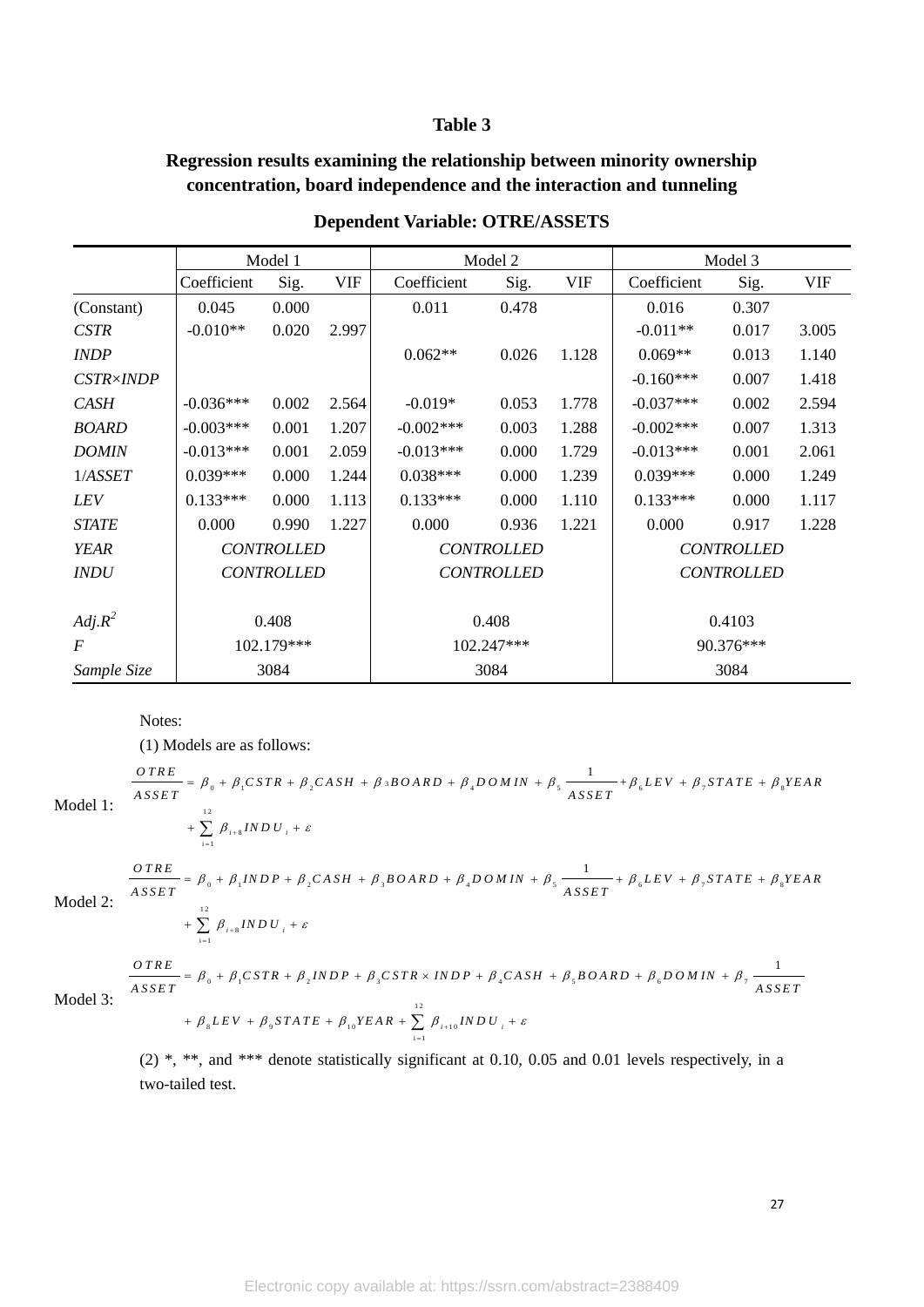# **Table 4**

# **Second Stage of 2-stage regression results in which potential determinants of board independence are controlled in first-stage regression**

|                | Coefficient       | Sig.   |  |  |  |
|----------------|-------------------|--------|--|--|--|
| (Constant)     | $0.0442***$       | 0.0000 |  |  |  |
| <b>CSTR</b>    | $-0.0101**$       | 0.0226 |  |  |  |
| <b>RESI</b>    | $0.0136***$       | 0.0012 |  |  |  |
| CSTR*RESI      | $-0.0086***$      | 0.0045 |  |  |  |
| <b>CASH</b>    | $-0.0355***$      | 0.0031 |  |  |  |
| 1/ASSET        | $0.0387***$       | 0.0000 |  |  |  |
| <i>LEV</i>     | $0.1337***$       | 0.0000 |  |  |  |
| <b>DOMIN</b>   | $-0.0134***$      | 0.0008 |  |  |  |
| <b>BOARD</b>   | $-0.0026$ ***     | 0.0005 |  |  |  |
| <b>STATE</b>   | 0.0003            | 0.9199 |  |  |  |
| <b>YEAR</b>    | <b>CONTROLLED</b> |        |  |  |  |
| <b>INDU</b>    | <b>CONTROLLED</b> |        |  |  |  |
| $Adj-R^2$      | 0.4099            |        |  |  |  |
| $\overline{F}$ | 90.2471***        |        |  |  |  |
| Sample Size    | 3084              |        |  |  |  |

#### **Dependent Variable: OTRE/ASSETS**

#### Notes:

(1) Models are as follows: *Stage1*

 $\beta_0 + \beta_1 \text{CSTR} + \beta_2 \text{CASH} + \beta_3 \frac{1}{\text{ASSET}} + \beta_4 \text{DOMIN} + \beta_5 \text{BOARD} + \beta_6 \text{LEV} + \beta_7$  $\begin{array}{c} + \\ 12 \end{array}$ +  $\beta_1 \text{C} \text{STR} + \beta_2 \text{C} \text{ASH} +$ <br>  $\sum_{s=1}^{12} \beta_{i+s} \text{IND} U_{is}$ *I INDP* =  $\beta_0$  +  $\beta_1$  *CSTR* +  $\beta_2$  *CASH* +  $\beta_3$   $\frac{1}{ASSET}$  +  $\beta_4$  *D OM IN* +  $\beta_5$  *B O ARD* +  $\beta_6$  *LEV* +  $\beta_7$  *STATE A S S E T*  $\beta_0 + \beta_1 \text{C} \text{S} \text{T} \text{R} + \beta_2 \text{C} \text{A} \text{S} \text{H} + \beta_3 \frac{1}{\text{A} \text{S} \text{S} \text{E} \text{T}} + \beta_4 \text{D} \text{O} \text{M} \text{I} \text{N} + \beta_5 \text{B} \text{O} \text{A} \text{R} \text{D} + \beta_6 \text{L} \text{E} \text{V} + \beta_7 \text{S} \text{T} \text{A} \text{T} \text{E}$  $\beta_0 + \beta_1 CSTR + \beta_2 CASH + \beta_3 \frac{1}{ASSET} + \beta_4$ <br> $\beta_8 YEAR + \sum_{i=1}^{12} \beta_{i+8} INDU_i + \varepsilon$ The distribution of  $\beta_0 + \beta_1 \text{CSTR} + \beta_2 \text{CASH} + \beta_3 \frac{1}{ASSET} + \beta_4 \text{DOMIN} + \beta_5 \text{BOARD} + \beta_6 \text{LEV} + \beta_7 \text{STATE}$  $\beta_0 + \beta_1 CSTR + \beta_2 CASH + \beta_3 \frac{1}{ASSET}$ <br>+  $\beta_8 YEAR + \sum_{i=1}^{12} \beta_{i+8} INDU_i + \varepsilon$ 

*Stage2*

$$
Stage2
$$
\n
$$
\frac{OTRE}{ASSET} = \beta_0 + \beta_1 CSTR + \beta_2 RESI + \beta_3 CSTR \times RESI + \beta_4 CASH + \beta_5 \frac{1}{ASSET} + \beta_6 LEV + \beta_7 DOMIN
$$
\n
$$
+ \beta_8 BOARD + \beta_9 STATE + \beta_{10} YEAR + \sum_{i=1}^{12} \beta_{i+10} INDU_i + \varepsilon
$$

(2) \*, \*\*, and \*\*\* denote statistically significant at 0.10, 0.05 and 0.01 levels respectively, in a two-tailed test.